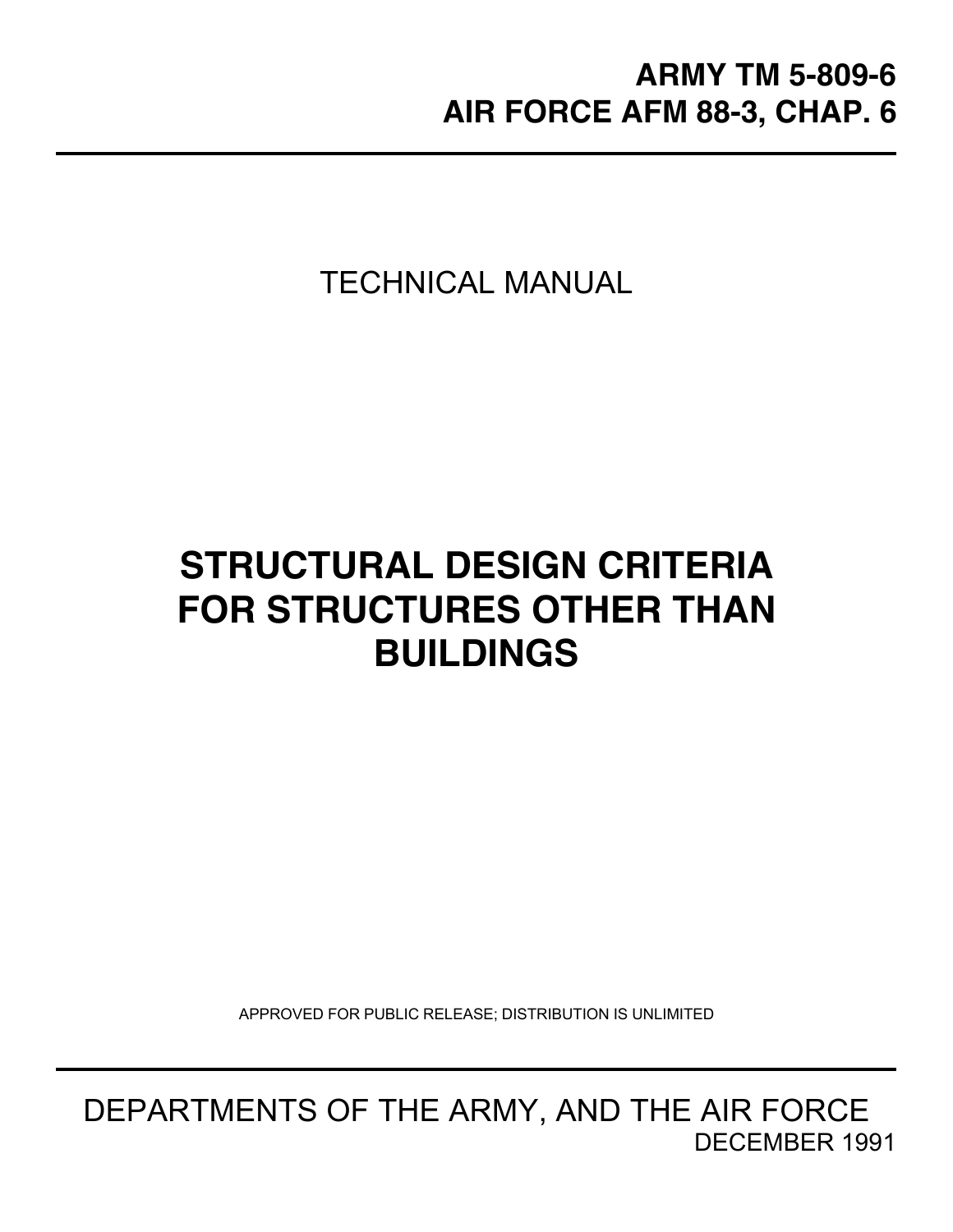## **REPRODUCTION AUTHORIZATION/RESTRICTIONS**

**This manual has been prepared by or for the Government and, except to the extent indicated below, is public property and not subject to copyright.**

**Copyrighted material include din the manual has been used with the knowledge and permission of the proprietors and is acknowledged as such at point of use. Anyone wishing to make further use of any copyrighted material,** *by itself and apart from this text,* **should seek necessary permission directly from the proprietors.**

**Reprint or republications of this manual should include a credit substantially as follows: "Joint Departments of the Army and the Air Force, Technical Manual 5-809-6/AFM 88-3, Chapter 6, Structural Design Criteria for Other Than Buildings,** *6 December 1991.***"**

**If the reprint of publication includes** *copyrighted* **material, the credit should also state: "Anyone wishing to make further us of** *copyrighted* **material,** *by itself and apart from this text,* **should seek necessary permission directly from the proprietor."**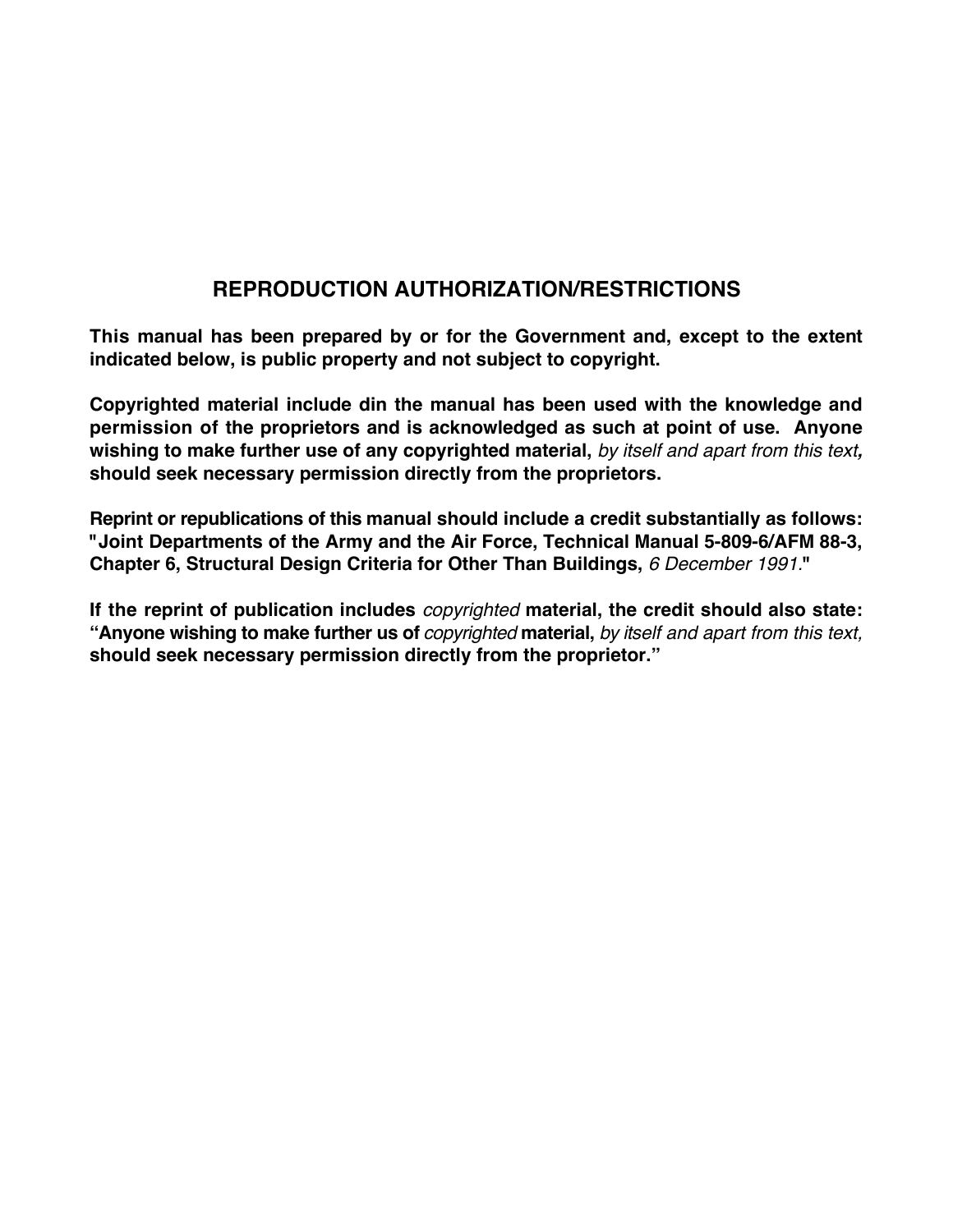AIR FORCE MANUAL

TECHNICAL MANUAL **HEADQUARTERS** No. 5-809-6 DEPARTMENTS OF THE ARMY AIR FORCE MANUAL AIR FORCE No. 88-3, Chapter 6 *Washington, DC 6 December 1991*

**This publication contains copyrighted material**

## **STRUCTURAL DESIGN CRITERIA FOR STRUCTURES OTHER THAN BUILDINGS**

|                                                                                                                 | Paragraph      | Page               |
|-----------------------------------------------------------------------------------------------------------------|----------------|--------------------|
| <b>CHAPTER 1. GENERAL</b>                                                                                       |                |                    |
|                                                                                                                 | $1 - 1$        | $1 - 1$<br>$1 - 1$ |
|                                                                                                                 | $1 - 2$        | $1 - 1$            |
|                                                                                                                 | 1-3<br>$1 - 4$ | $1 - 1$            |
|                                                                                                                 |                | $1 - 1$            |
|                                                                                                                 | $1 - 5$        |                    |
|                                                                                                                 | 1-6<br>$1 - 7$ | $1 - 1$<br>$1 - 1$ |
| Basic design reference with the contract of the contract of the contract of the contract of the contract of th  |                |                    |
| CHAPTER 2. MATERIALS AND CRITERIA                                                                               |                |                    |
|                                                                                                                 | $2 - 1$        | $2 - 1$            |
|                                                                                                                 | $2 - 2$        | $2 - 2$            |
| CHAPTER 3. TRANSPORTATION STRUCTURES                                                                            |                |                    |
|                                                                                                                 | 3-1            | $3 - 1$            |
|                                                                                                                 | $3-2$          | $3 - 1$            |
| Docks and harbors ………………………………………………………………………………………                                                             | 3-3            | $3 - 1$            |
| Pipelines and supports entertainment contains the control of the control of the control of the control of the c | $3-4$          | $3 - 1$            |
|                                                                                                                 |                |                    |
| <b>CHAPTER 4. SITE STRUCTURES</b>                                                                               |                |                    |
|                                                                                                                 | $4 - 1$        | $4 - 1$            |
|                                                                                                                 | $4-2$          | $4 - 1$            |
|                                                                                                                 | $4 - 3$        | $4 - 2$            |
| CHAPTER 5. STRUCTURES FOR BULK MATERIALS                                                                        |                |                    |
|                                                                                                                 | $5 - 1$        | $5 - 1$            |
|                                                                                                                 | $5-2$          | $5 - 1$            |
|                                                                                                                 | $5-3$          | $5 - 1$            |
| CHAPTER 6. WATER RELATED STRUCTURES EXCEPT STORAGE TANKS                                                        |                |                    |
|                                                                                                                 | 6-1            | $6 - 1$            |
|                                                                                                                 | $6 - 2$        | $6 - 1$            |
|                                                                                                                 | $6 - 3$        | $6 - 1$            |
|                                                                                                                 | $6 - 4$        | $6 - 1$            |
|                                                                                                                 | $6 - 5$        | $6 - 1$            |
|                                                                                                                 |                |                    |
| CHAPTER 7. MECHANICAL SYSTEM STRUCTURES                                                                         |                |                    |
|                                                                                                                 | $7 - 1$        | $7 - 1$            |
|                                                                                                                 | $7-2$          | $7 - 1$            |
|                                                                                                                 | $7-3$          | $7 - 1$            |
|                                                                                                                 | $7 - 4$        | $7 - 1$            |
|                                                                                                                 | $7-5$          | $7 - 1$            |
| CHAPTER 8. ELECTRICAL AND COMMUNICATION STRUCTURES                                                              |                |                    |
|                                                                                                                 | $8 - 1$        | $8 - 1$            |
|                                                                                                                 | $8-2$          | $8 - 1$            |
|                                                                                                                 | $8-3$          | $8 - 1$            |
|                                                                                                                 | $8 - 4$        | $8-1$              |
|                                                                                                                 | $8 - 5$        | $8 - 1$            |
| CHAPTER 9. SPECIALTY STRUCTURES                                                                                 |                |                    |
|                                                                                                                 | $9 - 1$        | $9 - 1$            |
|                                                                                                                 | $9 - 2$        | $9 - 1$            |
|                                                                                                                 | $9 - 3$        | $9 - 1$            |
|                                                                                                                 |                |                    |
|                                                                                                                 |                |                    |

APPROVED FOR PUBLIC RELEASE; DISTRIBUTION IS UNLIMITED

**\* This manual supersedes TM 5-809-6, dated 16 January 1984 and AFM 88-3, Chapter 6, dated 14 May 1982**

 $\mathcal{L}_\text{max}$  and  $\mathcal{L}_\text{max}$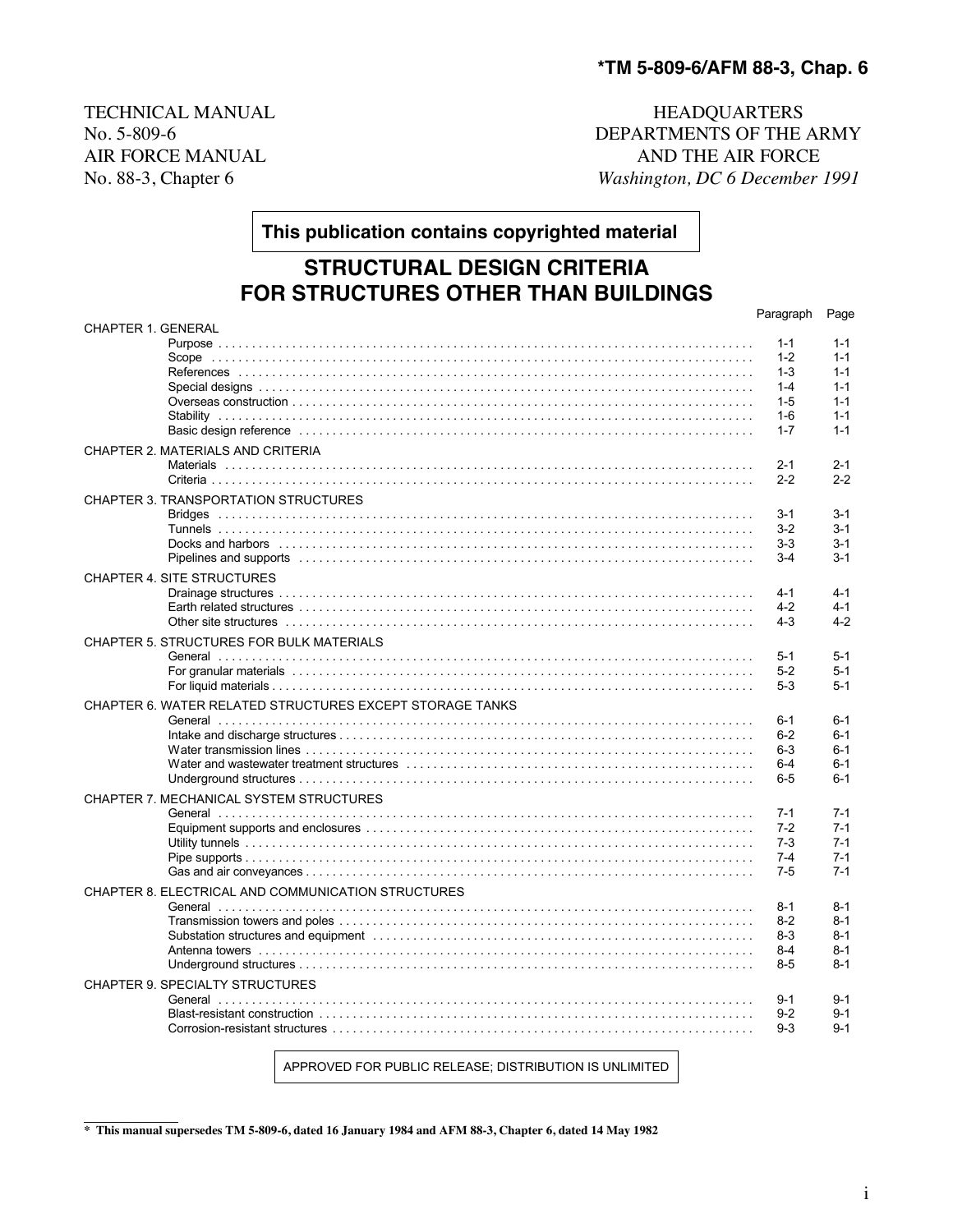|                                                                                                                                                                                                                                | Page |
|--------------------------------------------------------------------------------------------------------------------------------------------------------------------------------------------------------------------------------|------|
| Load-tested designs with the control of the control of the control of the control of the control of the control of the control of the control of the control of the control of the control of the control of the control of th |      |
|                                                                                                                                                                                                                                |      |

## **LIST OF TABLES**

| Tahle | . |  |
|-------|---|--|
|       | . |  |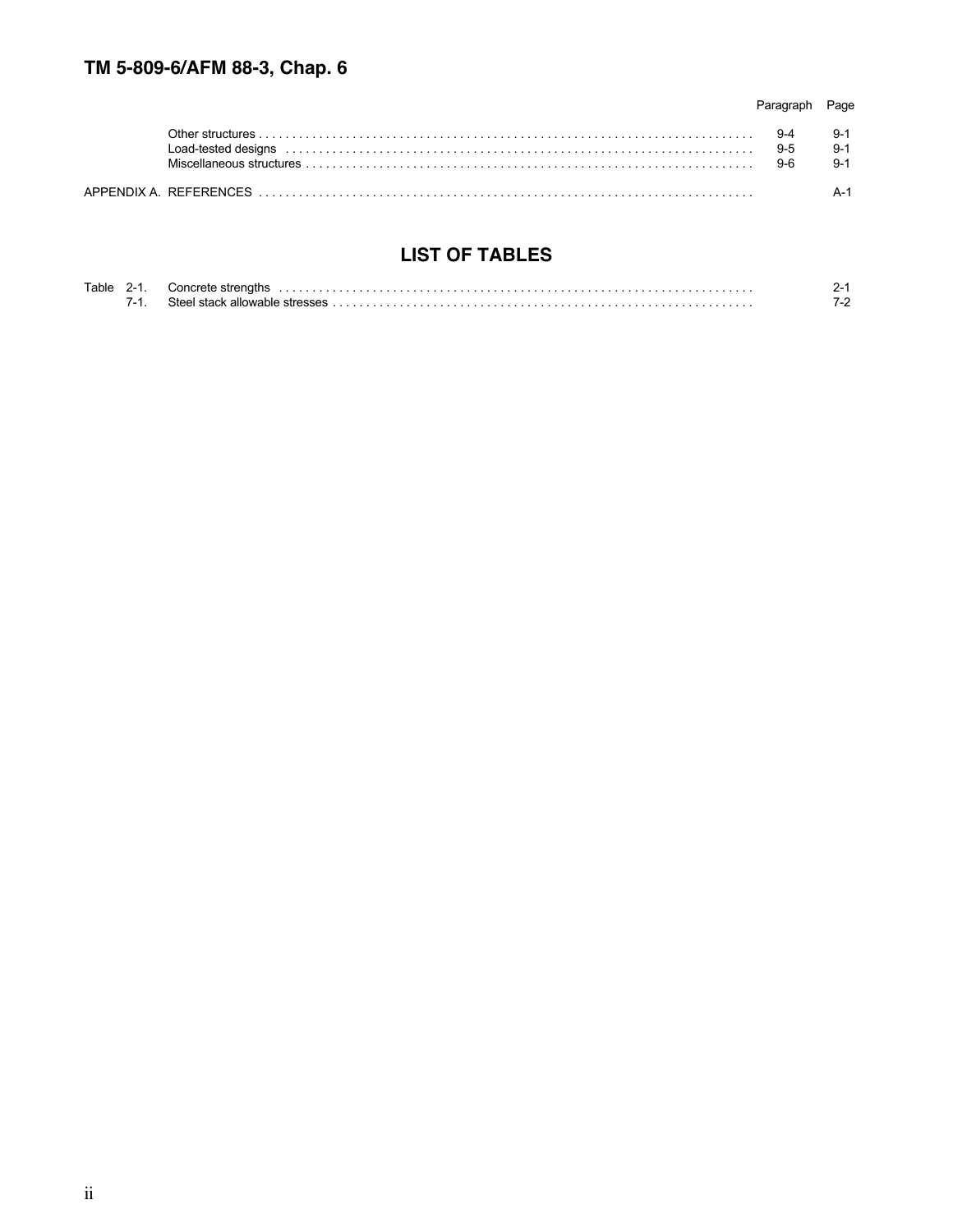This manual establishes structural design criteria for structures other than buildings, furnishes design guidance for various types of structures, and identifies special considerations with regard to certain materials in specific applications.

Structures other than buildings which are covered by this manual include the following: bridges; dock and harbor facilities; drainage structures; bulk material structures; water and wastewater structures; and mechanical, electrical, and communication structures. Types of structures not covered include dams and pavements for which guidance can be found in other manuals. These criteria apply to all groups Unless noted otherwise, stability relates to sliding, overand agencies responsible for the design of military facilities. turning, buoyancy, and other sources of gross displacement

Appendix A contains a list of references used in this document.

#### **1-4. Special designs**

Prior approval for special designs will be obtained from the appropriate headquarters (HQUSACE (CEMP-ET) WASH, DC 20314-1000 for Army projects; and HO, USAF/CECE, Boiling AFB, WASH, DC 20332-5000 for Air Force projects). The request for approval will contain a complete statement of the reasons for using such a system, including competitive costs, proposed special criteria and controls as applicable, performance history or tests (if available), the use of a recognized structural consultant for the design of the

**1-1. Purpose** unusual structures, and other pertinent data. The approval will apply to the specific project for which the special design use was requested and will not apply to other projects involving a similar application.

### **1-5. Overseas construction**

**1-2. Scope herein are to be used, working stresses, yield strengths, and** Where local material of grades other than those referenced details of construction will be modified as necessary to reliably represent the performance of the local material. Local material will be of equivalent or better grade than comparable materials referenced herein.

### **1-6. Stability**

**1-3. References** foundation elements, a structure or any of its elements will and not to stability as related to buckling. Except for be designed to provide a minimum safety factor of 2.0 against failure by sliding, overturning, or uplift. This required degree of stability will be provided solely by the dead load plus any permanent anchorage. When load combinations are specified in the design standards to maximize potential uplift, the specified load factor on dead load is less than  $1.0$  (usually  $+ 0.9$ ), and this load factor will be used for stability calculations.

#### **1-7. Basic design reference**

TM 5-809-2/AFM 88-3, Chapter 2 will be the basic reference for design of structures other than buildings.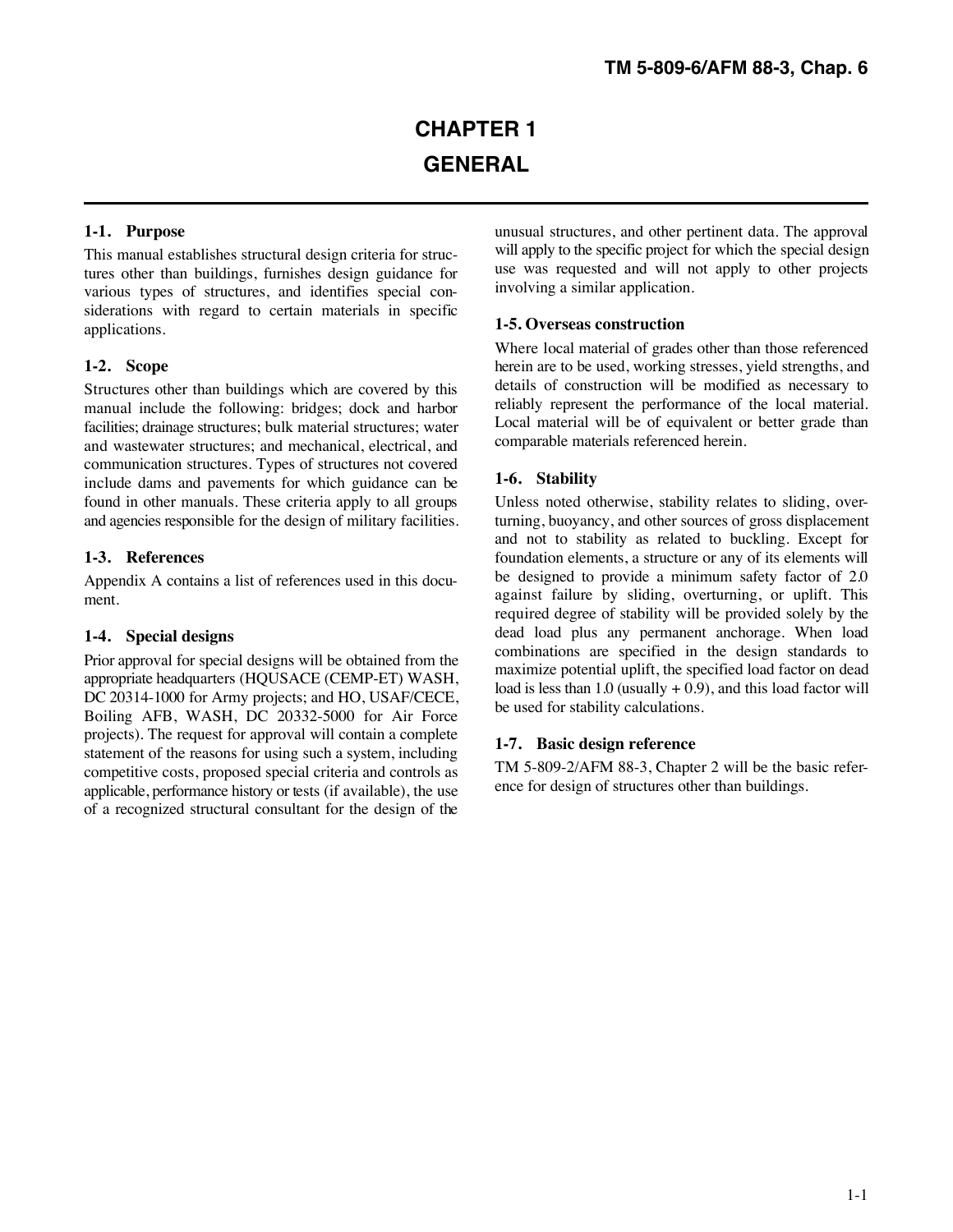## **CHAPTER 2 MATERIAL AND CRITERIA**

*a. General.* Although this chapter covers only certain materials and special considerations for those materials when used in particular applications, the category of structures "other than buildings" includes possible applications for virtually any material type. In general, requirements for materials used in structures other than buildings will be in accordance with paragraph 2-2a unless prior approval is obtained from the appropriate headquarters. In addition, consideration will be given to fire protection requirements regarding material selection as set forth in MIL-HDBK-1008A.

**2-1. Materials** *b. Concrete.* Concrete properties will be selected to suit the expected conditions. Type H (modified) or Type V (sulfate resisting cement) will be used for concrete exposed to salt water or similar environments. For further discussion of considerations in selecting appropriate composition and properties for concrete, see Portland Cement Association (PCA) EB00lT. Concrete strengths for structures other than buildings will be in accordance with table 2-1. Concrete cover for protection of reinforcing will be increased when the structure is exposed to salt water or other corrosive conditions unless other means are employed to protect reinforcing from corrosion.

#### Table 2-1. Concrete Strengths

| <u>Usaqe</u>                                                                                                                                          | Minimum Strength        |
|-------------------------------------------------------------------------------------------------------------------------------------------------------|-------------------------|
| Mass concrete not exposed to atmospheric conditions or other deteriorating agents<br>where mass rather than strength is the principal considerations. | $2000$ psi              |
| Drainage and utility structures.                                                                                                                      | 3000 psi                |
| Structures to contain noncorrosive<br>fluids (tanks and reservoirs).                                                                                  | $3000$ to<br>$4000$ psi |
| Waterfront structures on fresh water.                                                                                                                 | $4000$ psi              |
| Reinforced concrete structures over seawater which are sufficiently elevated so that<br>they are not ordinarily wetted by salt water.                 | $4000$ psi              |
| Mass concrete exposed to seawater from 3 feet below low water to 3 feet above high<br>water or above normal wave action.                              | $4000$ psi              |
| Reinforced concrete decks of waterfront structures where the underside is frequently<br>wetted by salt water.                                         | $4000$ to<br>$5000$ psi |

mortar can be reinforced with alkali-resistant, chopped-glass tant steel will be in accordance with the following. Steel fibers, short steel fibers, or various organic plastic fibers to conforming to ASTM A 690 wilibe used asset forth in MILobtain enhanced strength, ductility, and toughness when HDBK-1025/6. Use of corrosion-resistant steel conforming compared to plan concrete and mortar. Fiber-reinforced to ASTM A 242 or A 588 is restricted. This type of steel<br>concrete will be used only if approved by the appropriate will not be used in areas where the atmosphere conta headquarters. Design guidance and typical material spray and will not be used in a seawater environment. It properties can be found in American Concrete Institute offers no benefit, and ASTM A 36 material is a better (ACI) 544.1R, 544.2R, 544.3R, 544.4R, SP-81, and SP- choice. This type of steel will not be used in buried 105 and in Precast/Prestressed Concrete Institute (PCI) structures unless coated nor will it be used in locations where MNL-128.<br> *d. Steel materials*. Structural steel materials for typical (2) *Stainless steel*. Use of stainless steel conforming to

*d. Steel materials.* Structural steel materials for typical applications will conform to American Society for Testing ASTM A 666, Types 306 or 316 is restricted. This material and Materials (ASTM) A 36, A 53, A 500, and A 572. will not be used in salt spray zones, in buried applications,

*c. Fiber-reinforced concrete.* Concrete and cementitious *(1) Corrosion-resistant steel.* Use of corrosion-resiswill not be used in areas where the atmosphere contains salt offers no benefit, and ASTM A 36 material is a better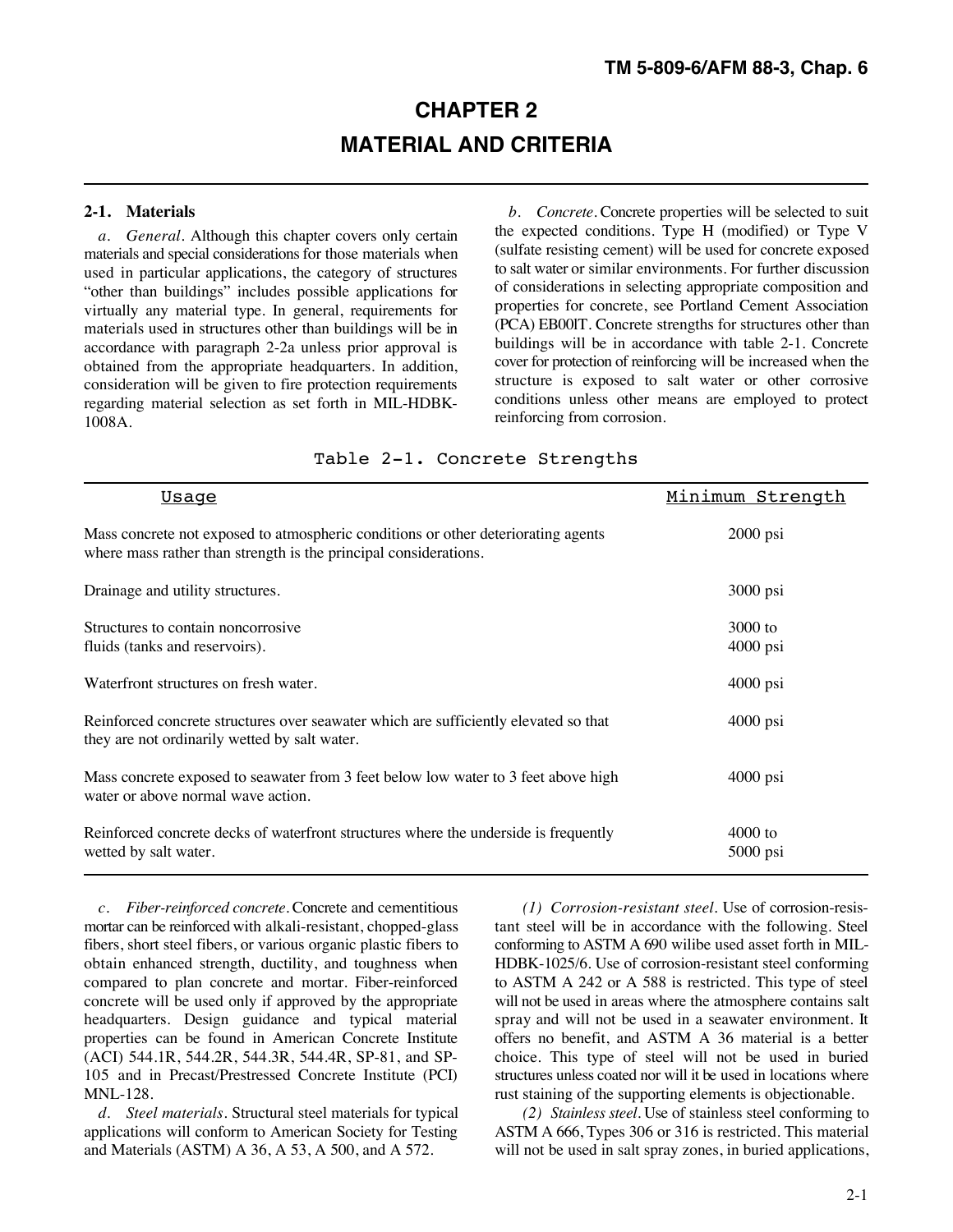or in an aqueous environment where contact with oxygen is **2-2. Criteria** precluded. (In such situations, e.g., under washers, accelerated corrosion will occur.)

*(3) Climatic and temperature considerations.* Special requirements will be considered for applications in severe cold (minimum toughness) or elevated temperatures (reduced yield and tensile strength) as set forth in paragraph 2-2a.

*(4) Abrasive wear.* Additional thickness will be provided in locations subject to abrasive wear, and use of replaceable wear plates for severe conditions will be considered.

*e. Timber materials.* Design requirements for timber materials will be in accordance with paragraph 2-2a.

*f. Aluminum materials.* Design requirements for aluminum materials will be in accordance with paragraph 2- 2a.

*g*. *Composite construction.* Composite construction includes construction such as cast-in-place concrete bonded or connected to precast members, cast-in-place concrete bonded or connected to structural timber, sandwich panels having relatively stiff and strong facings bonded to lightweight cores of lesser strength, such as concrete over rigid insulation, etc. Composite construction has applicability to certain types of structures as covered in MIL-HDBK-1002/6. Composite construction also includes cast-in-place concrete used in conjunction with structural steel or metal decking. Design guidance for these types of composite construction is given in MIL-HDBK-1002/3. Applicable references for composite construction are ACI 318, Chapter 17; PCI MNL-120 and PCI MNL-126; American Association of State Highway and Transportation Officials (AASHTO) Standard Specifications for Highway Bridges; National Forest Products Association National Design Specification for Wood Construction (timber portion) and ACI 318 (concrete portion); and American Institute of Timber Construction (AITC) Timber Design Handbook (2nd Edition, 1974, covers past practice — not covered in current edition). The combined action of flexible and rigid shear connectors will not be considered as providing simultaneous shear transfer. Rigid connectors include roughened and adhered surfaces and structural shapes. Flexible connectors include items such as bolts, stirrups, dowel bars, and ties.

*h. Composites and structural plastics.* Composites and structural plastics have limited applicability to military construction and then only to selected specialty structures. Composites and structural plastics will be used only when approved by the appropriate headquarters. Among the concerns associated with structural plastics are fire resistance characteristics and properties which generally do not conform to military fire protection criteria. Precautions will be observed when using composites and structural plastics in recognition of their unfavorable fire resistance properties.

a. *General.* For a general discussion of considerations such as material selection, service life, etc., which are applicable to all structures, refer to TM 5-809-2/AFM 88-3, Chapter 2.

*b. Design loads.* Design loads will be determined and established in accordance with TM 5-809-1/AFM 88-3, Chapter 1, or MIL-HDBK-1002/2 except where provided otherwise by this manual or other established standard applicable to the type of structure under consideration. Seismic loading will be in accordance with TM 5-809- 10/NAVFAC P-355/AFM 88-3, Chapter 13. Loadings not covered by the criteria in this manual will be obtained from available technical literature, manufacturer's brochures, or will be carefully formulated. In case of any conflict between criteria and available data, the most current acceptable data or practice will be used. Particular attention will be given to wind, seismic, dynamic, and fatigue loads on cablesupported structures and other similar force-oscillating structures.

*c. Design stresses.* Allowable stresses or load factors applicable to the various materials which may be used will conform to TM 5-809-2/AFM 88-3, Chapter 2, unless indicated otherwise by paragraph 2-2d.

*d. Design requirements.* Designs will conform to the general concepts and practices of the proper design specification listed in this manual. Where the design of a particular structure or of a special case is not covered, the design approach and technical formulas will be based on available technical literature or will be carefully formulated. Wherever possible, standard, easy-to-get materials will be specified. New materials, units, and systems of a progressive nature or creative design concepts that are economically and structurally sound may be considered. In all cases, the design method, structural framing system, and materials will be the most economical, effective, and efficient from the standpoints of the structure's initial and maintenance costs and its design life. If there are conflicts among the criteria given in this manual for a specific type of structure, the most conservative design method will be used. This will not preclude, however, the use of new codes or specifications which, although less conservative, are considered acceptable for military construction.

*e. Design details.*

*(1) Drainage.* A proper drainage system will be provided for the following conditions or locations:

*(a)* All structural surfaces exposed to weather will be sloped to drain.

*(b)* Intersecting surfaces forming valleys or pockets that may retain water will be arranged to provide drainage.

*(c)* Structural steel and wood members will be designed so they will not retain moisture or, when in pairs or multiples, so water or moisture will not be held between members.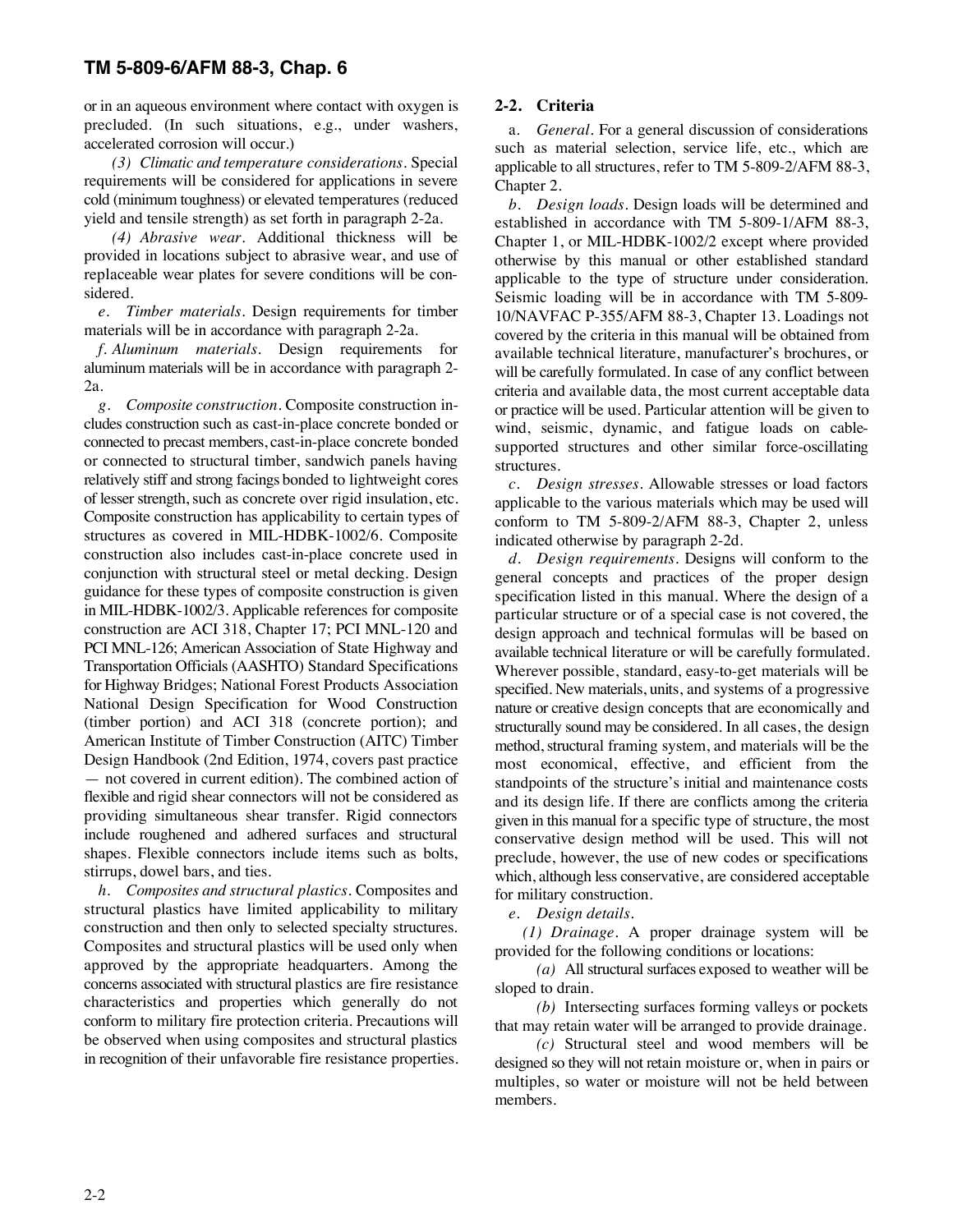joints, and surfaces intended to permit movement will be corrosion of reinforcing steel. Specific guidance should be designed so they are protected against direct contact with obtained from local or state highway department officials.<br>water or condensation and will be detailed to readily drain Bridge decks subject to repeated application water. When the will require more than additional concrete cover for values of  $\mu$  multiple more than additional concrete cover for

will drain from points where steel contacts or enters into concrete overlays are considered the most effective methods masonry or concrete. The concretered and are approved by the Federal Highway Administration.

wood or metal in exposed conditions will be prevented. Usually, the best way to drain masonry is to put weep holes cracking due to shrinkage and expansion. where they will not adversely affect member strength. *(e)* In coastal areas, continuous concrete or masonry

*(b)* Where exposed and uncoated steel structures are foundation walls or grade beams will be extended 24 inches used, an increased thickness of at least 1116 inch for above grade for wood or steel exterior walls so the ju corrosion allowance will be used over the computed will be above the splash zone. thickness required. No corrosion allowance for corrosion- *(3) Buried or semi-buried structures.* Structures of this resistant or weathering steel is required. type will be designed to resist buoyant forces caused by the

*(c)* Exposed concrete structures will have enough presence of water. The safety factor will be at least 1.5 at protective concrete cover to protect the reinforcement. The maximum water table using the dead weight of the s protective concrete cover to protect the reinforcement. The maximum water table using the dead weight of the structure concrete mixture will be of maximum density and minimum without contents plus the weight of earth cover shrinkage, especially with regard to longtune shrinkage and expansion which may be caused by alternate wetting and maximum water table or the maximum flood level is at or drying. For bridges or structures exposed to corrosive above the top of the structure. Designers will consider the

*(d)* Structural items like expansion plates, rocker densely mixed overlay, or both will be provided to prevent Bridge decks subject to repeated applications of deicing salt *(e)* Surfaces and members will be designed so water reinforcing. Epoxy coated reinforcing bars and densely mixed

*(2) Exposed conditions. (d)* Vertical expansion and contraction joints for reinforced concrete retaining walls and similar structures will<br>be spaced sufficiently close to reduce or eliminate wall

above grade for wood or steel exterior walls so the junction

without contents plus the weight of earth cover directly over the tank. A safety factor of 1.1 may be used when the chemicals or deicing salt, epoxy coated reinforcing bar, a possible hydrostatic uplift at various stages of construction.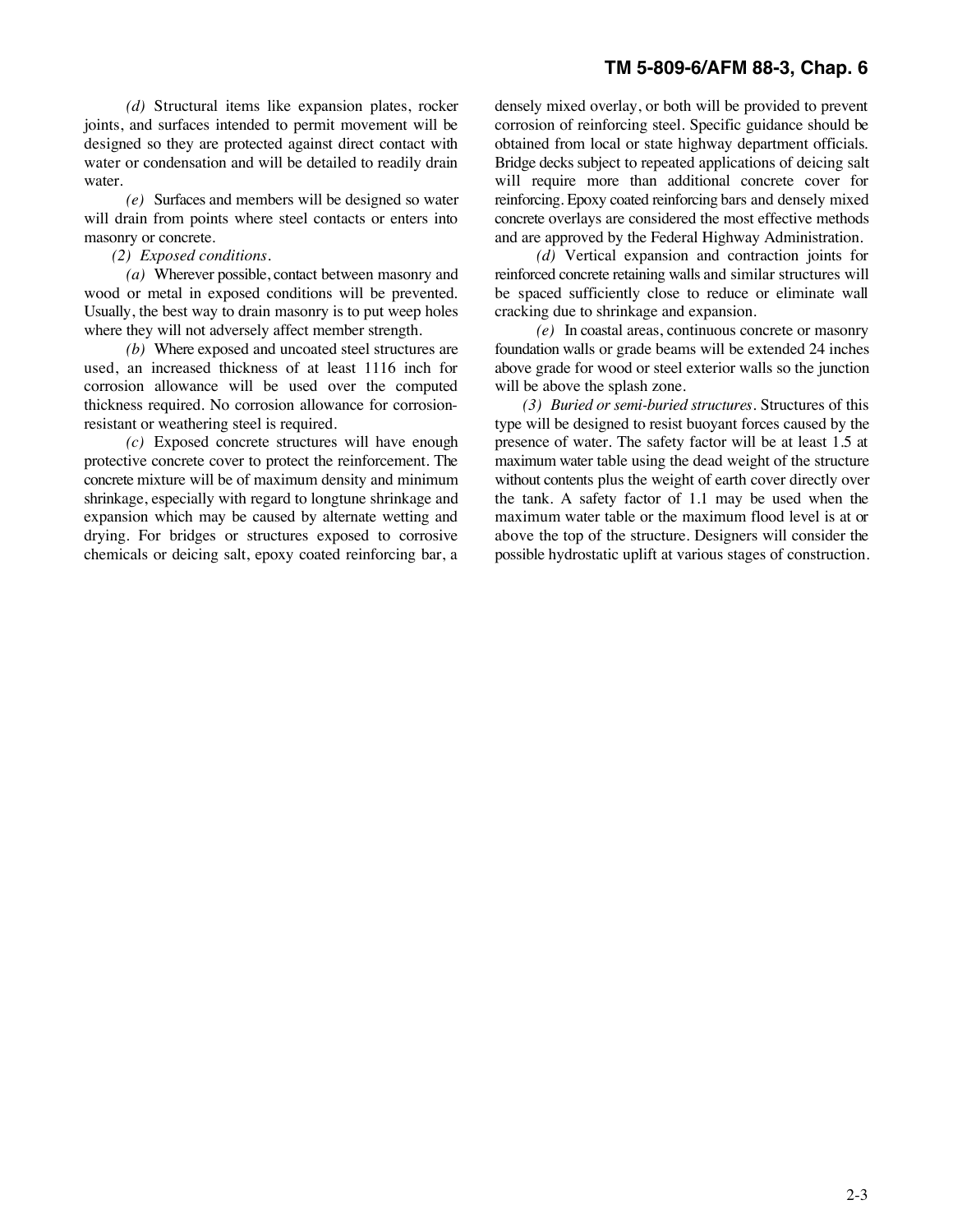## **CHAPTER 3 TRANSPORTATION STRUCTURES**

*a. Highway.* Design of highway bridges will be in accordance with the AASHTO Standard Specifications for Highway Bridges and American Institute of Steel Construction (AISC) Highway Structures Design Handbook. Loading for military vehicles will be in accordance with TM 5-312 and FM 5-36.

*b. Railroad.* Design of railroad bridges will be in accordance with the American Railway Engineering Association (AREA) Manual for Railway Engineering.

*c. Pedestrian.* Design of pedestrian bridges will consider a minimum live load of 85 psf and possible loads by maintenance vehicles as set forth in the AASHTO standard specifications. Such loads will be considered in conjunction with wind, snow, and other loads to which the structure may be subjected.

*d. Other.* Bridges for other specialized applications, such as pipeline supports, transit systems, etc., will meet requirements unique to such applications for the service involved and the materials used. For example, bridges constructed of aluminum will be designed in accordance with the Aluminum Association Specifications for Aluminum Structures using allowable stresses for bridges and similar type structures. For additional guidelines for concrete bridge structures, see ACI 343R.

#### **3-2. Tunnels**

Analysis and design for tunneling and tunnel structures will be based on the information and references provided in NAVFAC DM-7.3 and American Society of Civil Engineers (ASCE) 402. Structural strength and stability will be considered, as well as the need for ventilation and other services.

#### **3-3. Docks and harbors**

*a. Design.* Design of docks and harbors will, in general, be in accordance with the MIL-HDBK- 1025 series which addresses waterfront operational facilities. Additional guidance may also be found in the NAVFAC DM-26 series and the Coastal Engineering Research Center (CERC) Shore Protection Manual, Volumes I through m. Specific requirements applicable to particular types of dock and harbor structures will be established from references specially suited to those types of structures such as MIL-HDBK-1025/3 and MIL-HDBK-1025/5. Particular consideration will be given to corrosion-resistant design in seawater environments. For guidance in this regard, refer to MIL-HDBK-1025/6. Wave forces on vertical walls, piles, and other exposed structures will be determined in

**3-1. Bridges** accordance with the CERC Shore Protection Manual. Site wave studies will be performed to determine the effect of wave action on structures.

*b. Piers and wharves.*

*(1) Main structure.* Design of main pier or wharf structures will consider conditions of exposure and loadings applicable to the location and service for which the structure is intended. A discussion of appropriate design loads can be found in MIL-HDBK-1025/1. Design loads will include considerations of vertical live load, berthing forces, mooring loads, wave loadings, ice forces, as well as seismic and other forces as appropriate.

*(2) Dolphins.* Dolphins will be designed as described in the MIL-HDBK-1025 series and will be provided where required to resist ship berthing, mooring, and/or turning forces. Guidance regarding the determination of berthing, mooring, and turning forces is also provided in the MIL-HDBK-1025 series.

*(3) Fendering.* Fender systems will be designed to protect the pier or wharf structure, as well as the berthing vessel itself, from forces which can result from the impact of the vessel against the structure. Design of fender systems will be in accordance with MIL-HDBK-1025/1 for vessel sizes appropriate for the structure and for the recommended approach velocity and angle.

*c. Offshore platforms.* Offshore platforms will be designed considering requirements and loadings set forth in the MIL-HDBK-1025 series and the CERC Shore Protection Manual and will be designed in conformance with applicable portions of the American Petroleum Institute (API) RP 2A. For additional design guidance, see ACI 357R, 357.1R, and 357.2R.

*d. Offshore POL unloading facilities.* Design of offshore POL unloading systems will be in accordance with NAVFAC DM-22. Wave studies will be made for the design of the mooring system and platforms. Submarine pipelines will be properly designed and anchored against undersea current and underwater tow.

#### **3-4. Pipelines and supports**

Design requirements for pipelines and their supports will depend on the nature of the material being transported and the materials used for construction. Among the standards which should be consulted when undertaking design of pipeline systems are the following:

*a. American Society of Mechanical Engineers (ASME)* B31.8.

*b. American Petroleum Institute (API)* Standard 1104 and Recommended Practices 1102 and 1110.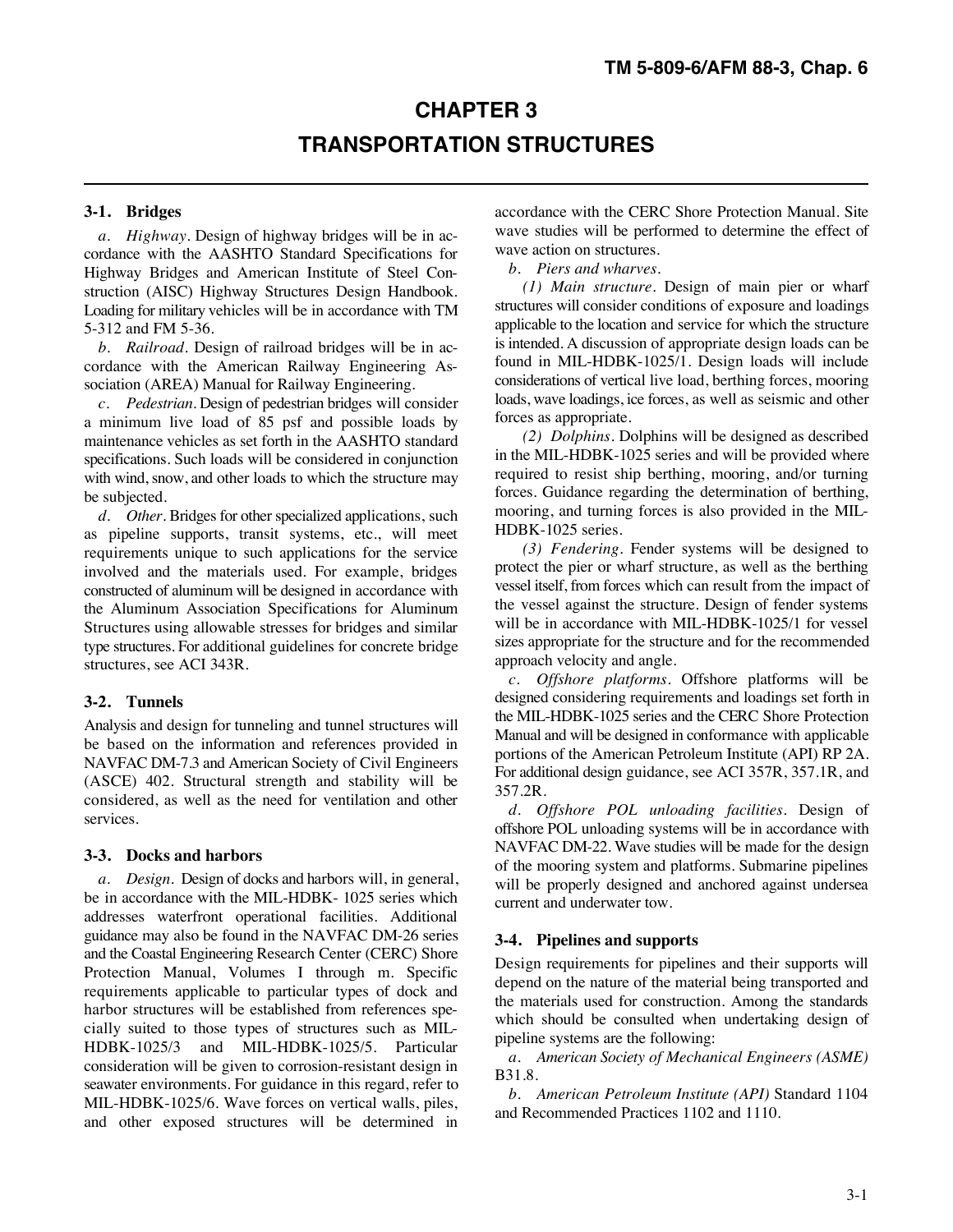*c. American Society of Civil Engineers (ASCE)* Publica- *e. American Concrete Institute (ACI)* 346 and 346R. tions 368, 418, and 428. When necessary, reference may be made to appropriate *d. American Water Works Association (AWWA)* Publi- publications of specialty associations such as the American cations M9 and M11. Concrete Pipe Association (ACPA) and the American Concrete Pipe Association (ACPA) and the American Concrete Pressure Pipe Association (ACPPA).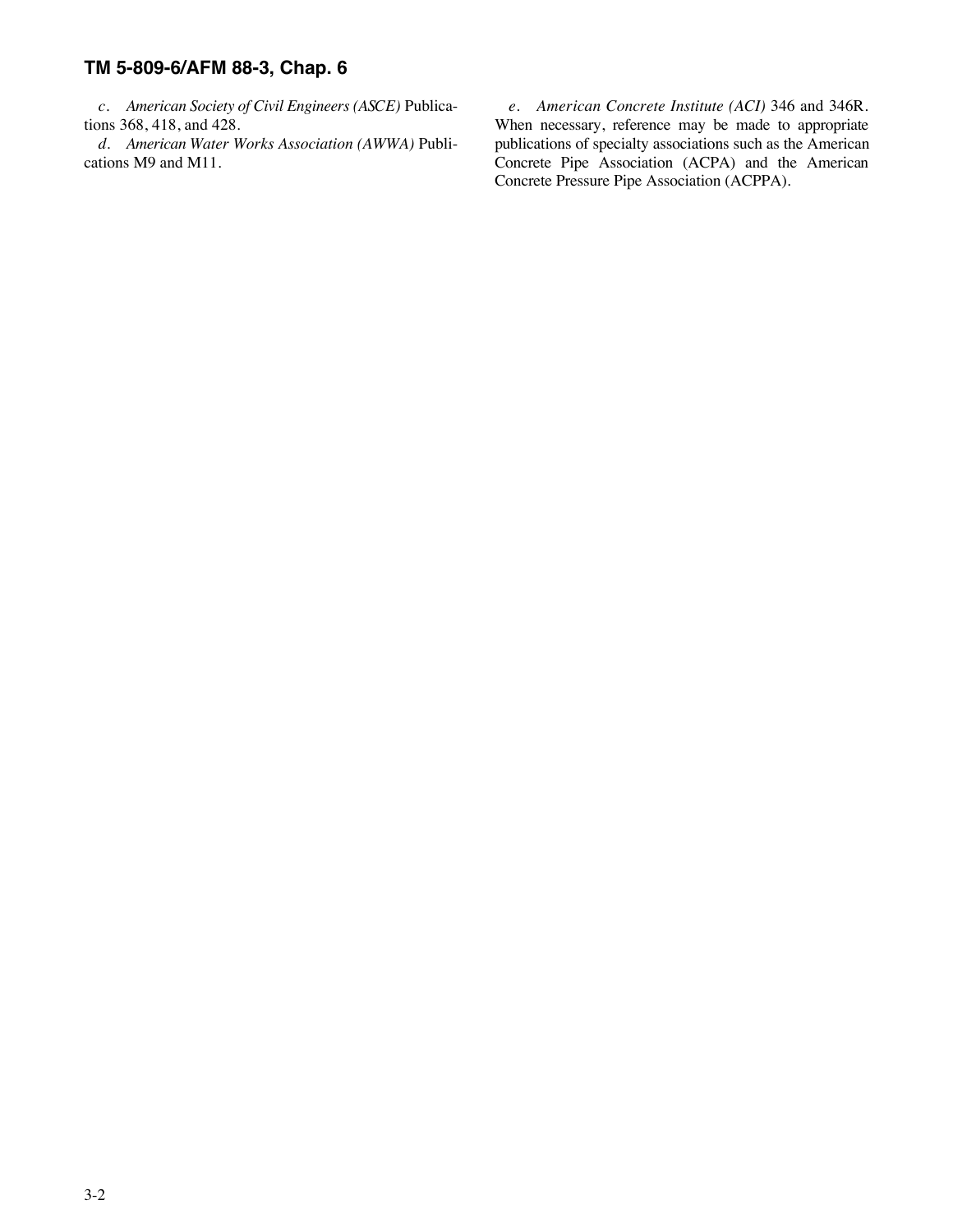## **CHAPTER 4 SITE STRUCTURES**

*a. Box culverts.* Concrete box culverts will be designed for loadings defined in the AASHTO Standard Specifications for Highway Bridges in accordance with design requirements presented therein. Consideration will also be given to requirements set forth in ASTM C 789 and C 850 as applicable. Box culverts, if constructed of other materials, will be designed in accordance with the generally recognized codes and standards applicable to such materials.

*b. Manholes and inlets.* Manholes and inlets will be designed to resist earth, water, temperature, and other loads to which they will be subjected. Structural design of concrete structures will be in accordance with ACI 318. Design of other types of manhole construction will be in accordance with applicable codes covering that type of construction. Additional guidance for watertight construction and load distribution coefficients for these types of structures may be found in PCA IS003.02D and IS072.0lD. Special consideration will be given to the effect of roof and wall openings, and proper allowance will be made for differential movement due to settlement, thermal expansion, etc., between manholes and interconnecting elements. To the extent practical, precast components for manhole construction will be used. Precast components will be furnished in accordance with ASTM C 478.

*c. Miscellaneous drainage structures.* Corrugated culvert pipes will be designed in accordance with American Iron and Steel Institute (AISI) SG-861. Concrete culvert pipe will be reinforced and furnished in accordance with ASTM C 76. Required three edge bearing strength will be determined in consideration of class of bedding and applicable load factor as set forth in Foundation Engineering by Leonards. Corrugated aluminum culvert pipe will be furnished in accordance with ASTM B 745. Other materials will be considered subject to acceptance by the appropriate headquarters provided any special requirements such as bedding, etc., are met.

*d. Sewers.* Criteria for structural design of the various components of sewer systems will be established from information presented in Water Pollution Control Federation (WPCF) MOP9CTG, TM 5-814-1/AFM 88-11, Volume 1, and TM 5-814-2/AFM 88-11, Volume 2.

#### **4-2. Earth related structures**

*a. General.* NAVFAC DM-7.1, DM-7.2, and DM-73 will be the basic references for design of earth related structures. Additional references including MIL-HDBK-1025/4, the Structural Engineering Handbook by Gaylord & Gaylord, Foundation Analysis and Design by Bowles, Principles of Foundation Engineering by Das, as well as

**4-1. Drainage structures** publications by the manufacturers of proprietary products and systems will be consulted as necessary.

> *b. Retaining structures.* Retaining structures can be classified with respect to the manner in which forces are transmitted to the surrounding soil as either gravity, cantilever, or anchored types. Though numerous variations exist within each general type, only a few are identified in the following discussions.

> *(1) Gravity structures.* Gravity structures are those which rely solely on their own weight to maintain stability. Among the types of construction which act as gravity structures are concrete gravity blocks, bin or cellular cofferdams, crib walls, bin walls, gabions, and reinforced earth type structures.

> *(2) Cantilever structures.* Cantilever structures are those which interact with the surrounding earth through flexural bending in such a way that a portion of the earth mass is brought into play in resisting the forces imposed on the structure. Among the types of construction which act as cantilever structures are reinforced concrete "tee" walls, counterfort or buttress walls, cantilevered concrete or steel sheet piles, overlapping drilled piers, and reinforced concrete slurry walls.

> *(3) Anchored bulkheads.* Anchored bulkhead type structures are structures which typically employ a flexural "wall" type element to retain the earth and an anchor system connected near the top of the wall to reduce the magnitude of the reactions at the base of the wall. Typical anchored bulkhead type structures are anchored bulkhead waterfront structures, soldier beam and lagging systems, braced walls, and slurry walls when anchored near their top. Depending on the characteristics of the earth materials, the stiffness of the wall, etc., the base of the wall of such structures may be considered to be rotationally fixed to some degree which results in a reduction in the required flexural strength for the wall. There are also a number of options available regarding the type of anchor structure which can be used including anchor wall, batter pile system, earth or rock anchors, etc.

> *c. Shore protection structures.* Shore protection structures will be designed as described in the CERC Shore Protection Manual, Volumes I through III. Additional information available from manufacturers of specialized shore protection products, e.g., revetment mattresses, interlocking articulated blocks, etc., will be considered where the use of such systems is warranted. Care will be taken in selection of material for such systems and regard given to the possibility of reduced service life when artificial materials are used.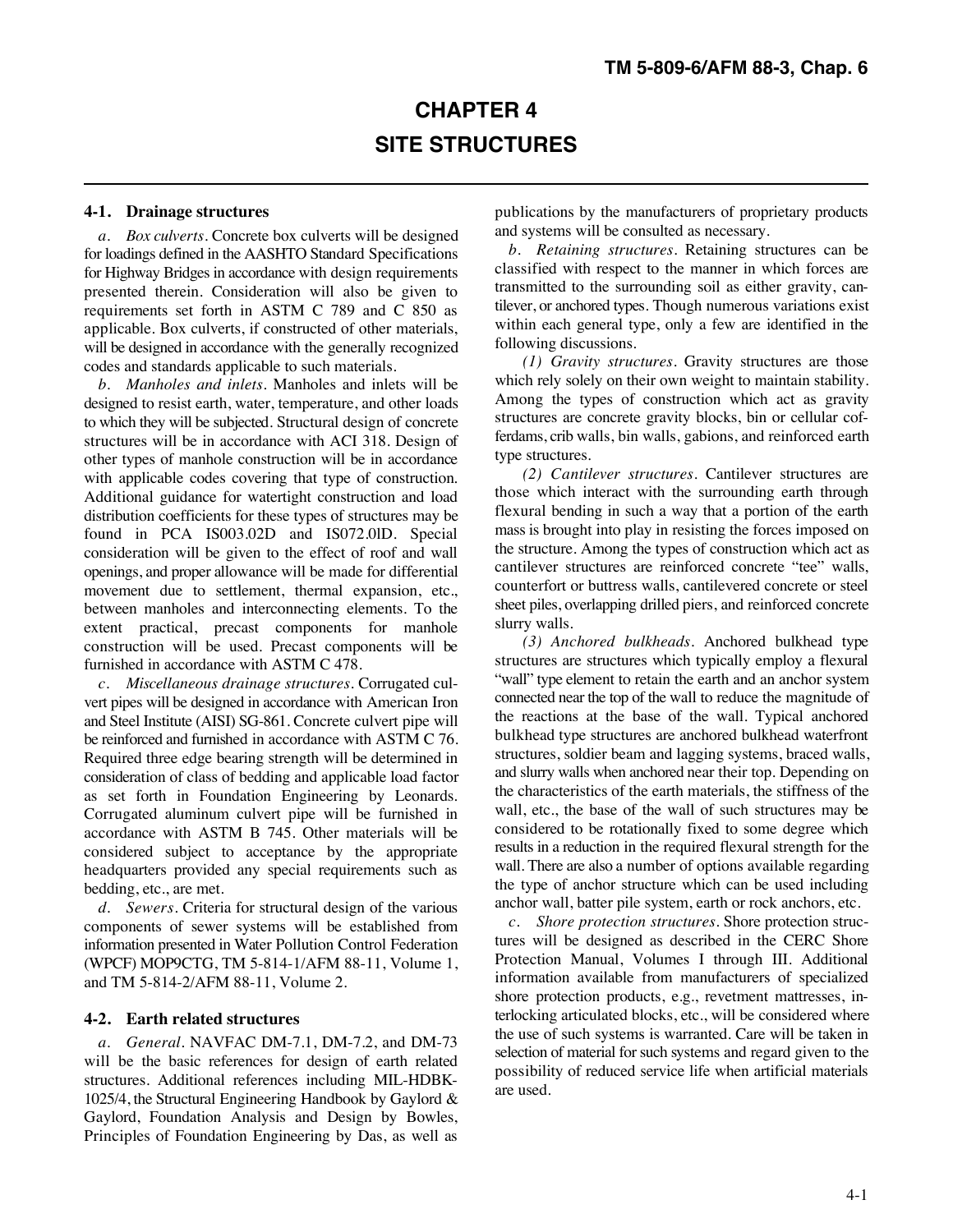#### *a. Canopies and shelters.*

*(1) Open canopies.* Open canopies include unenclosed roofed areas and one-, two-, and three-sided enclosures. Design of such structures will be based on the specialized loading considerations set forth in TM 5-809-1/AFM 88-3, Chapter 1 or MIL-HDBK-1002/2 and American National Standards Institute (ANSI) A58.1.

*(2) Mobile.* Mobile canopies and shelters will be designed for the loads which would otherwise apply to stationary structures of that type with additional provisions

**4-3. Other site structures** regarding impact factors appropriate for the speed at which the structures are to be moved. Additional consideration will be given to possible load increases which can result from irregularities in alignment of the support system over which the structures will be moved, e.g., enforced displacements or variable support conditions.

> *b. Light poles, flag poles, and sign supports.* Design of light poles, flag poles, and sign supports will be in accordance with the special provisions for such structures set forth in ANSI A58.1.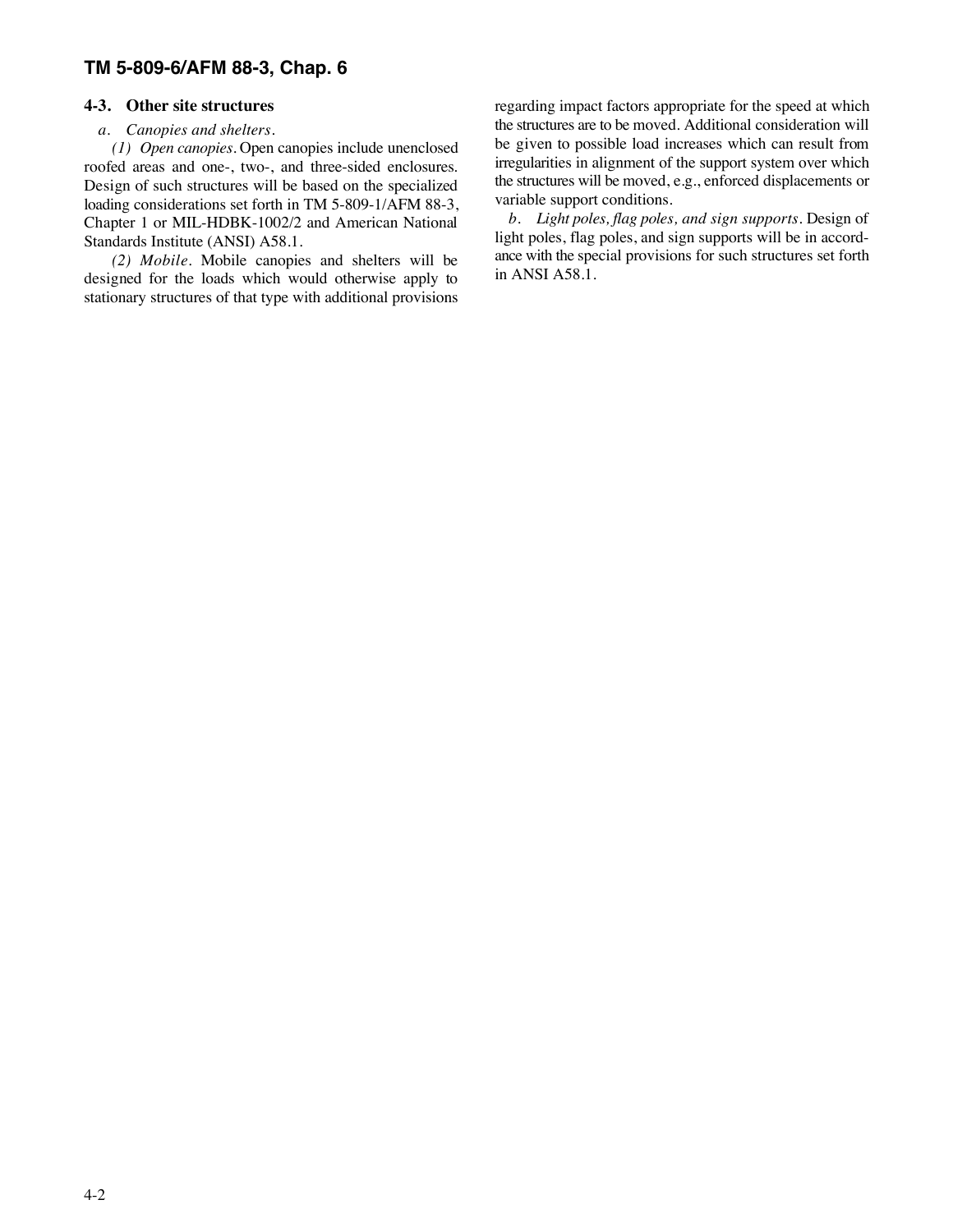## **CHAPTER 5 STRUCTURES FOR BULK MATERIALS**

Design of structures for bulk materials will include consideration of the special characteristics of the material being handled or stored. Design values for material density, maximum conveyor slopes, etc., will be carefully determined, and consideration will be given to the need for special structural construction or supports to assure the smooth flow of materials into or out of the tanks or bins used for bulk storage.

#### **5-2. For granular materials**

*a. Silos, bins, and bunkers.* Design of these types of structures, if constructed from steel or other metal, will be in accordance with procedures presented in Design of Welded Structures by Blodgett and the Structural Engineering Handbook by Gaylord & Gaylord. If constructed of concrete, design of these types of structures will be in accordance with ACI 313, Handbook of Concrete Engineering by Fintel, and Silos: Theory & Practice by Reimbert & Reimbert.

*b. Conveyor system supports.* Design of conveyor system supports will be in accordance with relevant publications of the Conveyor Equipment Manufacturers Association (CEMA) such as Belt Conveyors for Bulk Materials and cited references. Design loads will be determined from ANSI A58.1 where applicable and as furnished by the conveyor system manufacturer. The design agency will verify that appropriate impact factors have been included in loads provided by the conveyor system manufacturer.

#### **5-3. For liquid materials**

*a. General.* Structures associated with the storage and handling of bulk liquid materials will be designed in accordance with the codes and standards applicable to the type of material being handled. Earthquake loads will be in accordance with TM 5-809-10/NAVFAC P-355/AFM 88-3, Chapter 13. Among the codes and standards applicable to the design of structures for bulk liquid materials are AWWA D100, AWWA D103, AWWA D110, AWWA D120, API 650, and the Structural Engineering Handbook by Gaylord & Gaylord.

*b. Materials.* Selection of materials of construction for tanks in which liquids are to be stored will consider the environmental conditions to which the tank will be exposed as well as the properties of the liquid being stored. In general, inherently corrosion-resistant materials should be selected for buried tanks although steel tanks will be acceptable if properly protected against corrosion. See Steel Tank Institute (STI) sti-P3 Specification and Manual for

**5-1. General** External Corrosion Protection of Underground Steel Storage Tanks for guidance in protecting this type of tank.

*c. Tanks.* Design of structural systems for tanks will include the necessary interfaces between the supporting structure or base and the tank itself. For that reason, it is important that the agency designing the support structure be familiar with the specifications applicable to the tank.

*(1) References.* The following are amoung the references applicable to structural design fot tanks in addition to those indicated above:

*(a) Department of the Navy* NAVFAC DM-22.

*(b) American Petroleum Institute (API)* Publications 1615 and 1632 and Standard 2000.

*(c) American Iron and Steel Institute (AISI)* Steel Tanks for Liquid Storage.

*(d) Steel Tank Institute (STI)* Dual Wall Underground Steel Storage Tanks, Recommended Practice for Optional Interior Corrosion Control System for Steel Tanks, and Guideline for Underground Piping for Fuel Storage Tanks.

*(e) Portland Cement Association (PCA)* IS003.02D and 15072.1D.

*(f) American Concrete Institute (A CI) 344R, 344R-T, 344R-W, and 35O R.*

*(g) Precast/Prestressed Concrete Institute (PCI)* JR-334.

*(2) Additional considerations.* Additional considerations apply to tank design depending on the type of tank and other factors as discussed in the following.

*(a) Elevated tanks.* Design of elevated tanks will include consideration of lateral loads due to earthquake as set forth in TM 5-809-10/NAVFAC P-355/AFM 88-3, Chapter 13. For individual leg foundations, the weight of the foundation alone (not considering weight of the earth cover) will provide a minimum safety factor of 1.2 against uplift, overturning, and sliding.

*(b) Ground-level tanks.* The provisions of NAVFAC DM-7.2 will apply to the design of foundations for ground level tanks. Although ring beams are required only for tank foundations in seismic zones 3 or 4, this type of construction or comparable provisions necessary to prevent frost heave will be made in all areas. Consideration will be given to the need for and alternate means of accomplishing corrosion protection of the underside of the tank floor plates.

*(3) Below-grade.* Design of below-grade or buried tanks will consider the potential bouyancy of the tank, and a suitable ballast slab or other anchoring system will be provided to assure that the tank will not float when the dead weight of the empty tank and soil cover directly over the tank are insufficient to prevent flotation. Dual walled tanks will be used consistent with requirements of the Environmental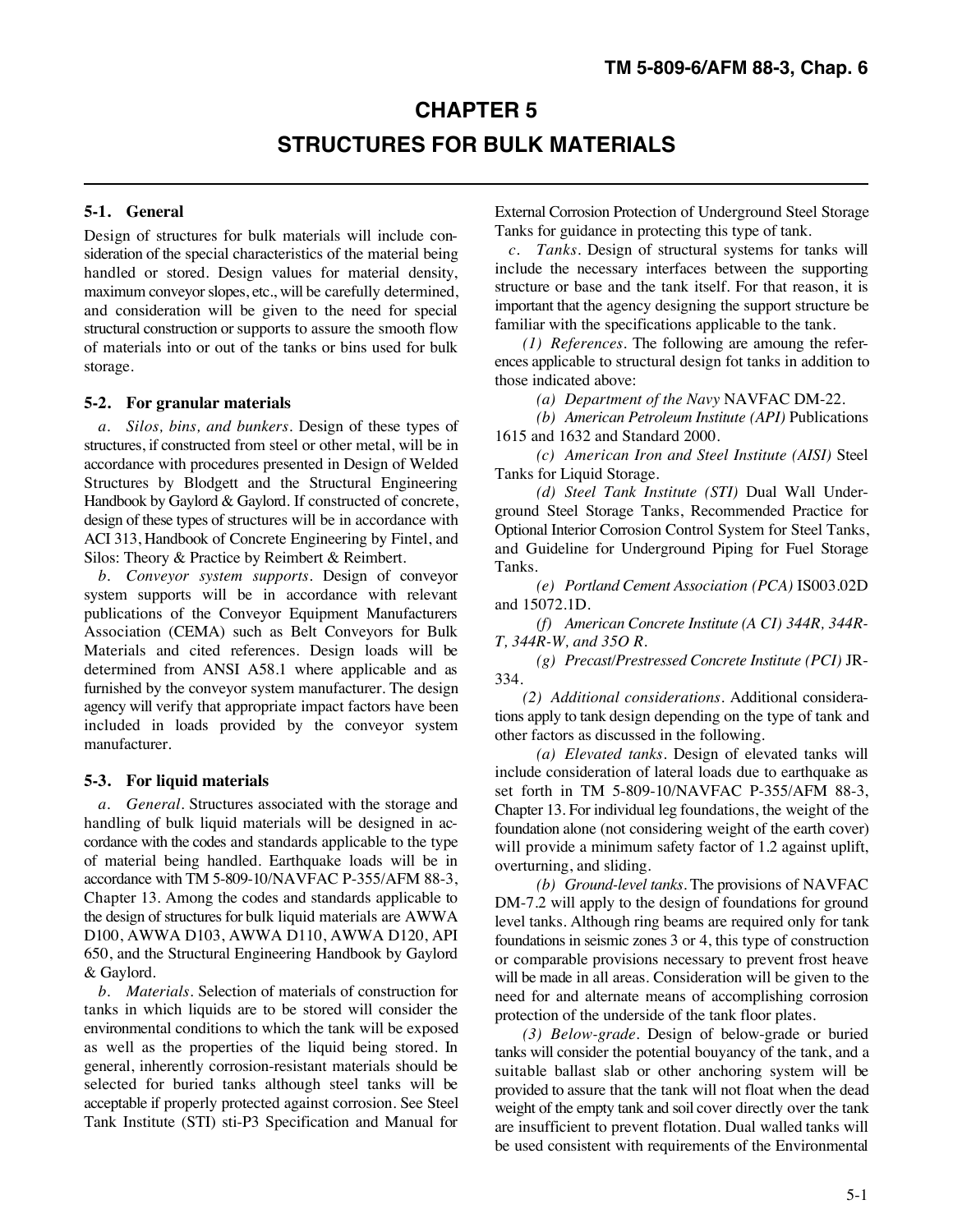Protection Agency and local agencies who would have and 15072.01D. Other acceptable standard design methods jurisdiction for privately developed projects. or concepts may also be used.

the top of tanks in accordance with frost penetration requirements (considering concrete distribution slab current acceptable methods may also be used.<br>thickness) but will be not less than 2 feet 6 inches. (5) Petroleum, oil and lubricant (POL

will include a &inch course of inert sand or fine gravel API 650.<br>placed against exposed exterior surfaces. (6) \,

deteriorating substances will have a clear cover over the design restrictions as set forth above. reinforcement of not less than 1-1/2 inches for slabs and 2 *(7) Tanks for other than oil or water.* The basis for inches for beams and girders or shall be constructed using design of steel tanks will be API 650, but special considera-<br>conventional depth of cover but with surface sealants or tions related to the product stored in the t conventional depth of cover but with surface sealants or coated reinforcing or both. A minimum temperature dif-<br>ferential of 40 degrees F will be assumed to exist between atmospheric pressures will be designed in accordance with inside and outside faces of tank walls. API 620. Storage of corrosive solutions and the effects of

concrete tanks will be in accordance with PCA 15003.02D

*(a) Earth cover.* Earth cover will be provided over *(b) Prestressed concrete tanks.* Design of prestressed

the sess) but will be not less than 2 feet 6 inches. *(5) Petroleum, oil and lubricant (POL) tanks and*<br>(b) *Backfill material*. Backfill for underground tanks facilities. Design of POL tanks will be in accordance with *facilities*. Design of POL tanks will be in accordance with

ed against exposed exterior surfaces. *(6)* Water storage tanks. Design of water storage tanks (4) Concrete tanks and reservoirs. Tanks and reservoirs will be in accordance with applicable American Water (4) *Concrete tanks and reservoirs*. Tanks and reser-<br>voirs designed to contain fresh water and other non-<br>Works Association publications but subject to specific Works Association publications but subject to specific

atmospheric pressures will be designed in accordance with *(a) Reinforced concrete tanks*. Design of reinforced temperature in conjunction with corrosive solutions will be te tanks will be in accordance with PCA 15003.02D considerations in selecting tank materials.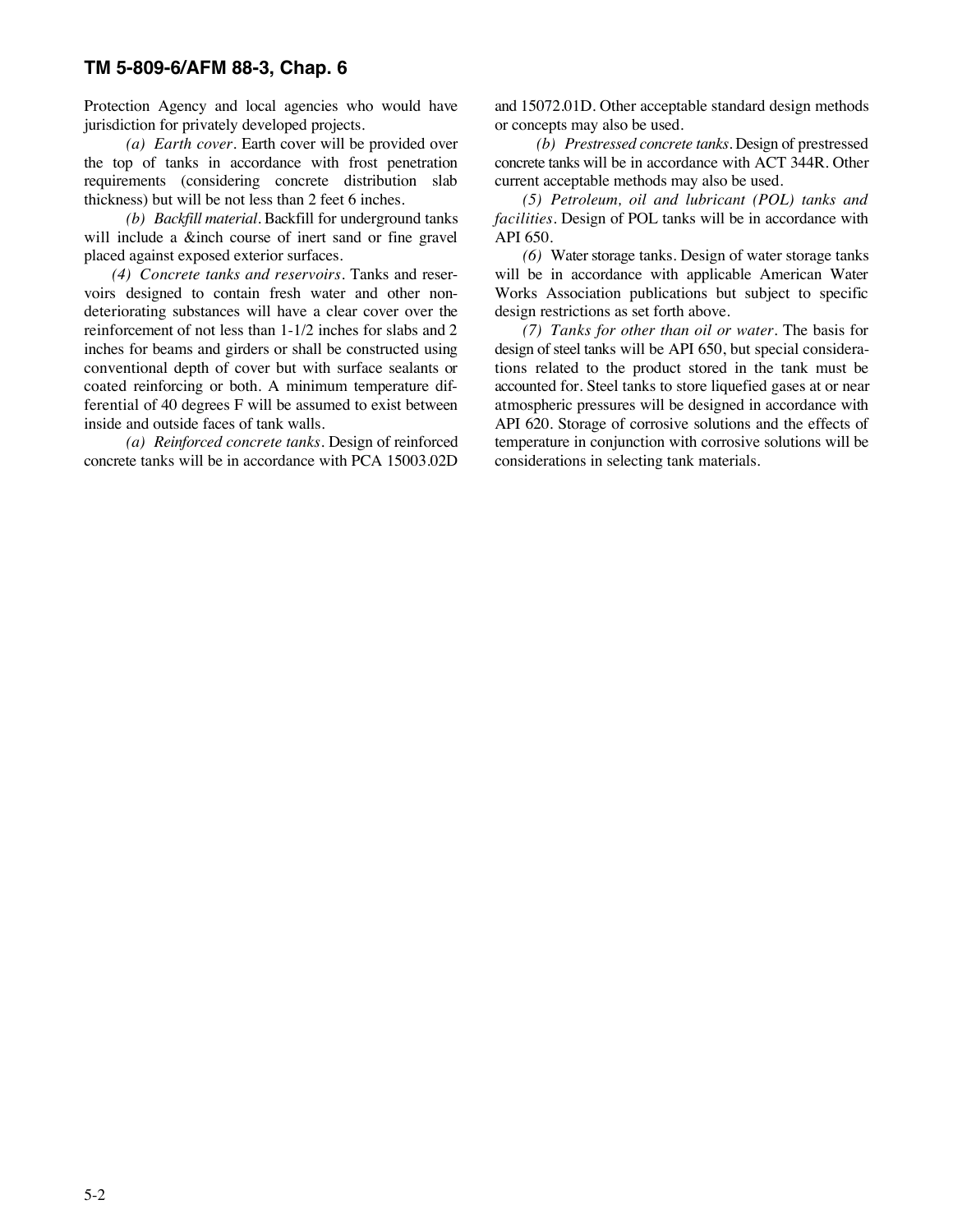## **CHAPTER 6**

## **WATER RELATED STRUCTURES EXCEPT STORAGE TANKS**

Design of water related structures will comply with the need to maintain watertight and durable construction. In this interest, design of concrete structures will be in accordance with the recommendations of ACI 350R. Where appropriate, water related concrete structures will be designed as *a. General*. Design of water supply facilities will be in<br>hydraulic structures. Additional design guidance will be accordance with TM 5-813-1/AFM 88-10. Volume 1: TM hydraulic structures. Additional design guidance will be obtained from applicable design agency reference documents 5-813-4/AFM 88-10, Volume 4; and ASCE Water Treatand the Handbook of Concrete Engineering by Fintel. ment Plant Design. Design of wastewater treatment facilities

#### **6-2. Intake and discharge structures** Volume 3 and WPCF MOP8CTG.

Intake and discharge structures, such as for power plants and pumping stations, will be designed to sustain wave forces, hydrostatic pressures, earth pressures, surcharges, and other superimposed loads. Trash racks and screens will be provided. The amount of trash, debris, or seaweed expected to accumulate in intake structures will be the primary consideration in deciding whether or not a continuously cleaning mechanical traveling screen will be used. Design will consider the maximum permissible differential head across the trash rack or screening device.

#### **6-3. Water transmission lines**

Design of water transmission lines will include consideration of items such as maintaining watertightness, avoiding erosive velocities, and providing gradual transitions in crosssection and alignment. Structures will be designed to carry the weight of the aqueduct or pipeline with fluid and to resist loads due to wind, snow, and seismic activity. Reaction blocking will be designed and provided where necessary to resist forces due to pressure, thrust, impact, water hammer, etc. The structural design will be coordinated with the

**6-1. General** selection of pipeline materials and layout to assure that proper allowance has been made for these forces as well as expansion movements, etc.

#### **6-4. Water and wastewater treatment facilities**

will be in accordance with TM 5-814-3/AFM 88-11,

*b. Basins and similar construction.* Structures such as primary settling basins, clear wells, sedimentation tanks, Imhoff tanks, filters, sludge digesters, and similar structures will be designed in accordance with concepts set forth in earlier paragraphs under the discussion of structures for bulk liquid materials and TM 5-814-3/AFM 88-11, Volume 3. Pipeline support structures, sluice gates, equipment foundations, and other miscellaneous structures will be designed in accordance with criteria given elsewhere in this manual and current standard practices. Manufacturer's recommended designs may also be considered.

#### **6-5. Underground structures**

Design of underground structures associated with water related facilities, e.g., manholes, pits, etc., will comply with criteria for manholes and inlets in paragraph 4-1. Paved inverts and similar details will be provided as required for the particular system being incorporated. Applicable portions of ASTM C 32, C 857, and C 858 will also be considered.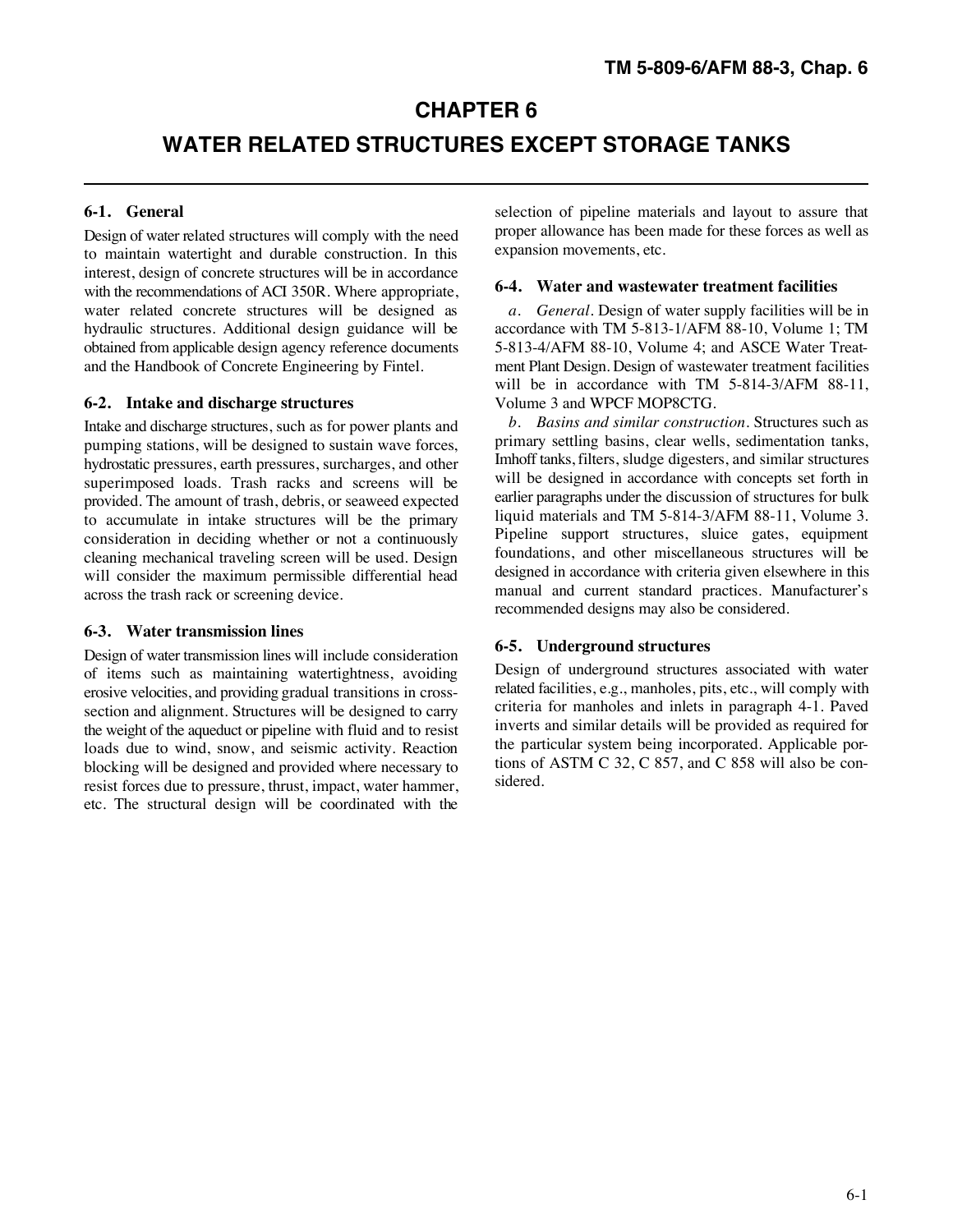## **CHAPTER 7 MECHANICAL SYSTEM STRUCTURES**

heating, ventilating, and air-conditioning (HVAC) systems (including items such as foundations, support frames, braces, and other items) will be in accordance with current practice, sound engineering principles, and manufacturer's recommendations as appropriate. The minimum safety factor for stability against overturning and for resistance against sliding will be as set forth in paragraph 1-6. For design of structures associated with power plants, see applicable portions of TM *5-811-6.* Design of mechanical support systems for seismic restraint is covered in TM 5-809- 10/NAVFAC P-355/AFM 88-3, Chapter 13.

#### **7-2. Equipment supports and enclosures**

*a. Static.* Design of supports and enclosures for static equipment will consider the maximum weight and eccentricity of the equipment as well as the required clearance for access to and maintenance of the equipment. Lateral supports and bracing will be provided as necessary to maintain the stability of the equipment under lateral loading, particularly seismic.

*b. Rotating or vibrating.* Design of supports and enclosures for vibrating or rotating machinery will consider the need for isolation pads, isolation joints, and damping devices either alone or in combination. Care will be taken to assure that the natural frequency of supports is sufficiently offset from the operating frequency of the equipment so that there is no danger of objectionable or damaging resonant vibration. Whenever practical, supports for rotating or vibrating equipment will be physically isolated from the adjacent structure to prevent the transmission of vibration into occupied areas. NAVFAC DM-7.3 and Design of Structures and Foundations for Vibrating Machines by Arya, O\*Neill, and Pincus are among the references which will be consulted for further guidance on structural design for vibrating equipment.

#### **7-3. Utility tunnels**

Utility tunnels will be provided for mechanical systems where a number of systems follow the same general alignment. Design of utility tunnels and similar underground structures will be in accordance with ASTM C 857 and ASTM C 858 unless more stringent requirements are imposed by the agency having jurisdiction.

### **7-1. General 7-4. Pipe supports**

Pipe supports will be designed to resist the various forces to Design of support features for mechanical systems such as  $\frac{p}{p}$ which the piping system will be subjected. As a minimum, all pipe supports will be designed to carry the weight of the piping system plus water to account for hydrostatic testing. Other forces including those due to wind, snow, seismic activity, thermal expansion and contraction, thrust, impact, etc., will be considered as appropriate for the details of the system and materials being used. For systems conveying materials at temperatures other than ambient, consideration will be given to the effect of thermal expansion and contraction on the support system. Where possible, the flexibility of the support structure will be considered to avoid the need for slide bearings or similar construction. In any case, appropriate allowance will be made for movement and restraint to conform with the assumptions made in the pipe system flexibility analysis. In regions of potential seismic activity, particular attention will be given to assure that sufficient lateral support is provided.

#### **7-5. Gas and air conveyances**

Gas and air conveyances, particularly for hot gases, will be designed to meet fire protection requirements including National Fire Protection Association (NFPA) 211. Design of supports for HVAC systems will comply with TM 5-8 10- 1.

*a. Large-scale ductwork.* Large-scale ductwork refers to ductwork typically associated with major supply air and hot gas conveyances, e.g., between the various components of large industrial or power generation boiler plants. Largescale ductwork may be of either circular or rectangular cross section and is usually constructed of steel. Structural design of large-scale ductwork will be in accordance with the following Sheet Metal and Air Conditioning Contractors' National Association (SMACNA) publications: Accepted Industry Practice for Industrial Duct Construction, Rectangular Industrial Duct Construction Standards, and Round Industrial Duct Construction Standards. Design considerations will include forces exerted on the duct system such as those due to gas pressure, dead and live loads, wind loads, snow loads, seismic loads, and loads due to thermal expansion and contraction. In addition, the design will consider the effects of elevated temperature which can reduce the yield point and other mechanical properties of steel. The layout of duct systems will include a sufficient, but minimum number of expansion joints, adequate provisions for movement, and appropriate restraint at supports. For duct with large, circular cross sections, structural design may be based on methods described in the Structural Engineering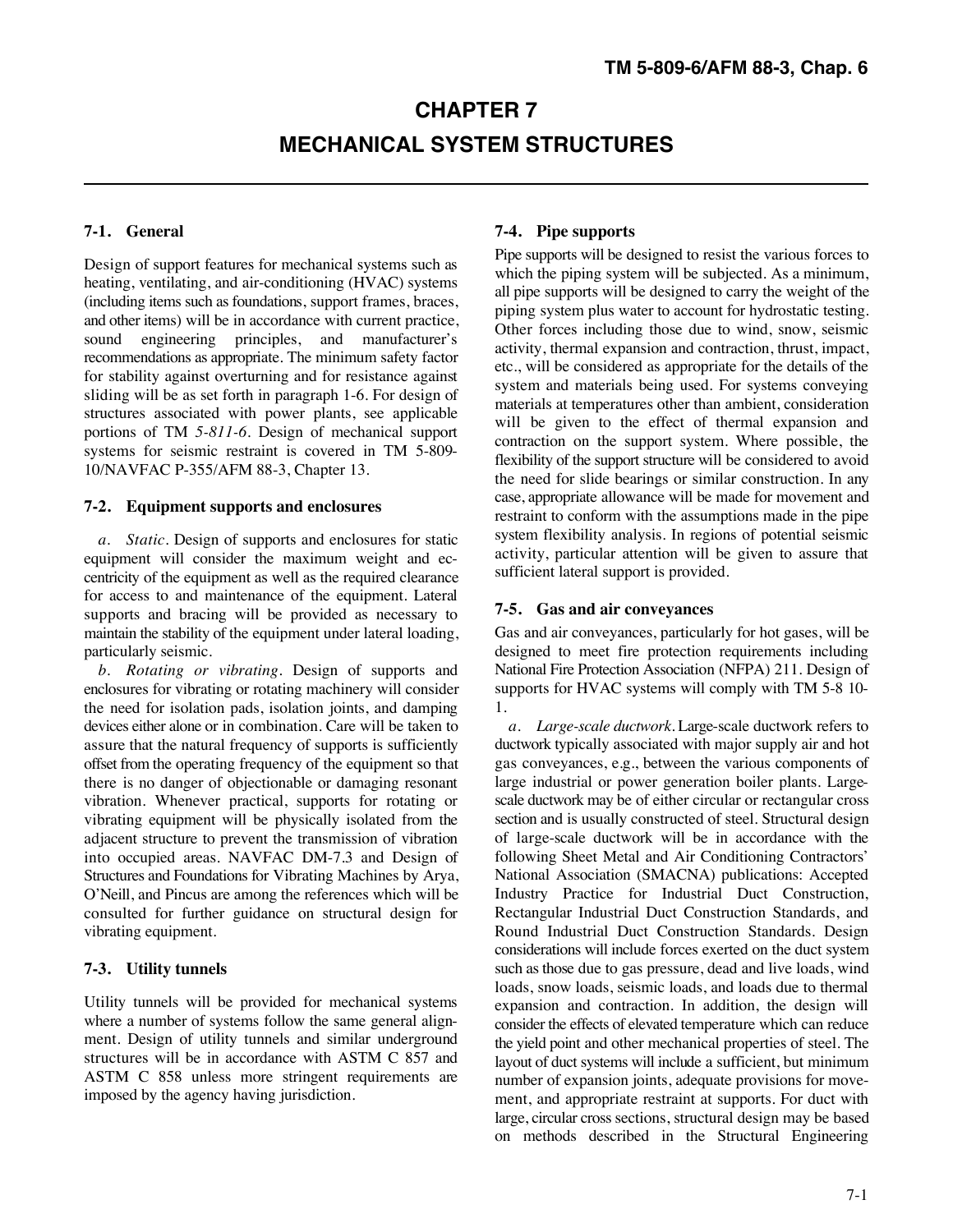Handbook by Gaylord & Gaylord for circular steel stacks. conveying a gas of different specific gravity than atmospheric Components will be proportioned so that resonance due to conditions and to temperature differential stresses caused by vortex shedding at low wind velocities is avoided. For duct an uneven temperature distribution within the stack. See also of rectangular cross section, structural design will be in ASCE Design and Construction of Steel Chimney Liners. accordance with the AISI Design of Plate Structures, Design *(1) Reinforced concrete stacks.* Reinforced concrete of Welded Structures by Blodgett, and applicable portions of stacks will be designed in accordance with ACI 307. the American Institute of Steel Construction (AISC) *(2) Aluminum stacks.* If constructed of aluminum, Specification for Structural Steel Buildings Allowable Stress design of stacks will follow similar design guidance and Design and Plastic Design that relates to plate girders. general references given for design of steel stacks. Design will include a determination of plate thickness *(3) Steel stacks.* required to resist flexural loading, the size and spacing of *(a)* Design of steel stacks will be in accordance with stiffeners, the size and location of internal bracing, and the AISC Specification for Structural Steel Buildings additional plate thickness and features which may be Allowable Stress Design and Plastic Design; Structural required if the duct is designed as a spanning box girder. Engineering Handbook by Gaylord & Gaylord; SMACNA

be designed to resist the effects of vortex shedding or STS-1. Allowable stresses will be in accordance with table fluttering caused by steady wind. Stack designs will consider 7-1. The allowable stress is for a design condition of dead pressure differential stresses caused by virtue of the stack\*s load combined with either seismic or wind loads.

*b. Stacks.* In addition to maximum loadings, stacks will Guide for Steel Stack Design and Construction; and ASME

|  | Table 7-1. Steel stack allowable stresses <sup>*</sup> |  |
|--|--------------------------------------------------------|--|
|--|--------------------------------------------------------|--|

The basic formula for allowable longitudinal compressive stress is:  $F = XY$ where:  $\left\{ \begin{matrix} 0.0625 E t / R \ 0.5 [F_{\rm y} \cdot k_{\rm s} (F_{\rm y} \cdot F_{\rm p})] \ 0.5 F_{\rm y} \end{matrix} \right.$ for 0  $\text{t/R}$  8F<sub>o</sub>/E  $\mathsf{X} =$ for  $8Fp/E$  t/R  $20Fy/E$ for  $t/R$  20 $F_y/E$  $k_s = [(F_y - 0.05Et/R)/(F_y - 0.4F_p)]2$ Y =  $\begin{cases} 1 & \text{for L/r 60 and F<sub>y</sub> 50 ksi} \\ 21,600/[18,000 + (L/r)2] & \text{for L/r 60 and F<sub>y</sub> 50 ksi} \end{cases}$ and:  $F_Y$  = yield strength at mean shell temperature, ksi.  $F<sub>D</sub>$  = proportional limit at mean shell temperature, ksi; may be taken as 0.7Fy.  $E =$  modulus of elasticity at mean shell temperature, ksi.  $t =$  shell plate thickness, in., at the section under consideration.  $R =$  radius of shell, in.  $L =$  length of stack between points of lateral support. For a self-supporting stack, L should be taken as the effective length, i.e.,  $L = 2x$  stack height, in.  $r =$  radius of gyration = 0.707R for circular stack, in.

\* Obtained from Structural Engineering Handbook, Second Edition, Gaylord & Gaylord, McGraw Hill Book Company, 1979. Reproduced with permission of McGraw-Hill, Inc.

stacks and 5/16 inch for unlined stacks. The computed shell Allowable stresses for parts other than the shell plate will be thickness will be increased by 1/16th inch to allow for in accordance with AISC Specification for Structural Steel possible corrosion. The net section area (gross area minus Buildings Allowable Stress Design and Plastic Design.

*(b)* Shell thickness will be at least 1/4 inch for lined bolt hole areas) will be used to determine actual stresses.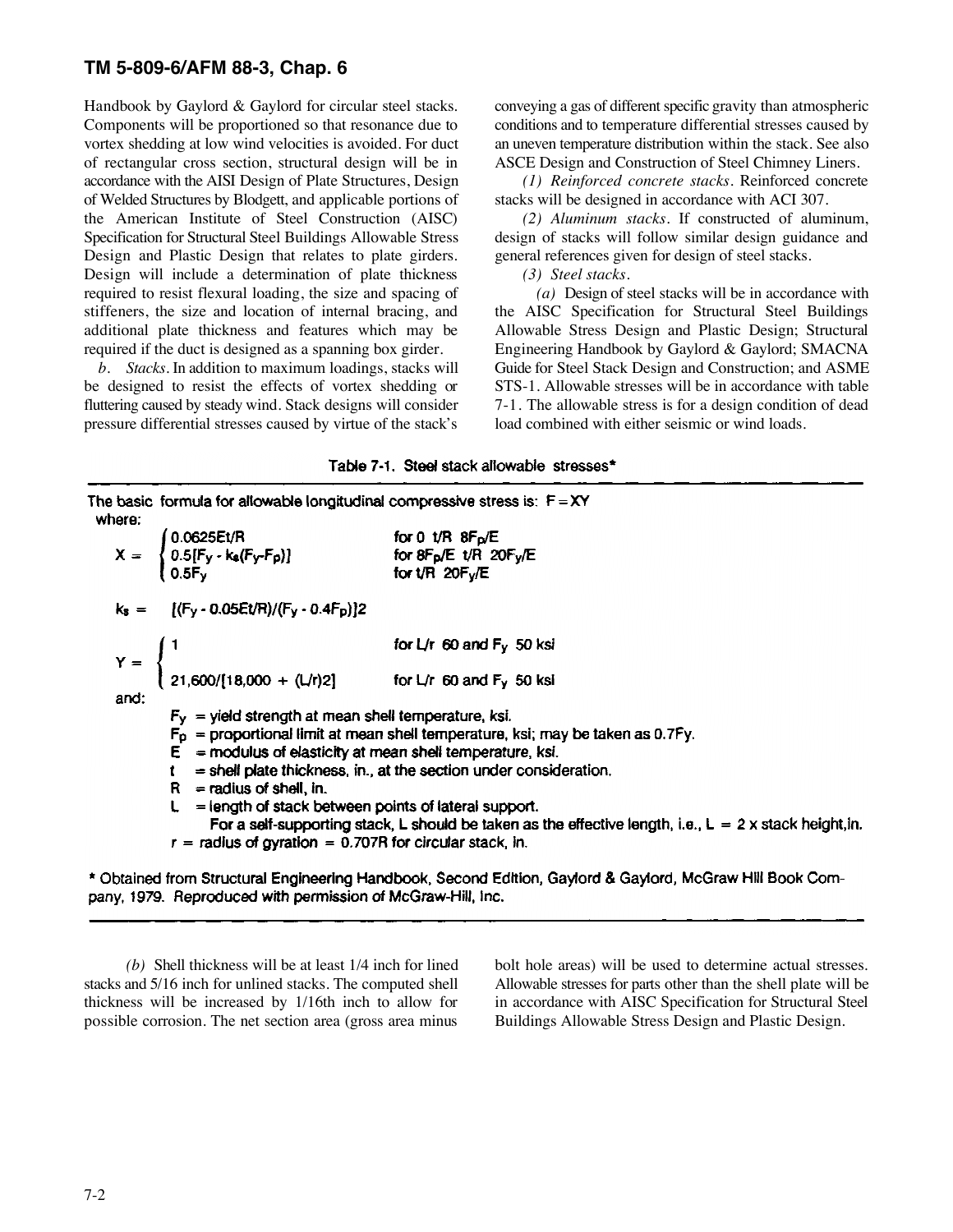## **CHAPTER 8**

## **ELECTRICAL AND COMMUNICATION STRUCTURES**

Electrical and communication system structures will be designed in accordance with TM 5-811-1/AFM 88-9, Chapter 1 and the following. In all cases, the Institute of Electrical and Electronics Engineers (IEEE) National Electric Safety Code (NESC) will be considered as establishing minimum requirements for design of structures associated with electric power systems. For aluminum towers and antennas, the onethird increase in allowable stresses under wind or seismic loads permitted in the Aluminum Association Specifications for Aluminum Structures will not be used. Design of electrical support systems for seismic restraint is covered in TM 5-809-10/NAVFAC P-355/AFM 88-3, Chapter 13. Antenna towers will be designed using applicable criteria

Power transmission towers and pole structures will be designed in accordance with the NESC (IEEE (22), and the following ASCE publications: Manual 52, applicable technical papers in its Structural Division Journal (including Underground structures associated with electrical and<br>Design of Steel Transmission Pole Structures), and Guide for communication systems, e.g., manholes, handholes Design of Steel Transmission Pole Structures), and Guide for communication systems, e.g., manholes, handholes, pull the Design and Use of Concrete Poles. In case of conflicting boxes, etc., will be designed according to th criteria, the most conservative method will be used. manholes and inlets in paragraph 4-1. The need for water

Substation, switching station, and similar structures for supporting electrical equipment will be constructed, where possible, of manufacturer's standard unit components. All

**8-1.** General structures, however, must be strong enough to resist the climatic design load requirements for the site. Where special structure design is needed, design criteria will conform to the National Electrical Manufacturers Association (NEMA) SG-6. General layouts and configurations for electrical support structures are given in TM 5-811-1/AFM 88-9, Chapter 1. Equipment foundations will be designed in accordance with current practices; the safety factor for stability against overturning and for resistance against sliding will be as set forth in paragraph 1-6.

#### **8-4. Antenna towers**

**8-2. Transmission towers and poles** Design methods and stresses will be as appropriate for the from the Electronic Industries Association (EIA) 222-D. material used for the supporting structure.

### **8-5. Underground structures**

boxes, etc., will be designed according to the criteria for 8-3. Substation structures and equipment examined, as well as cable bending radii and details of resistance and provisions for drainage and sumps will be required support systems, when establishing the layout and dimensions of such structures. Design will also comply with ASTM C 857 and C 858.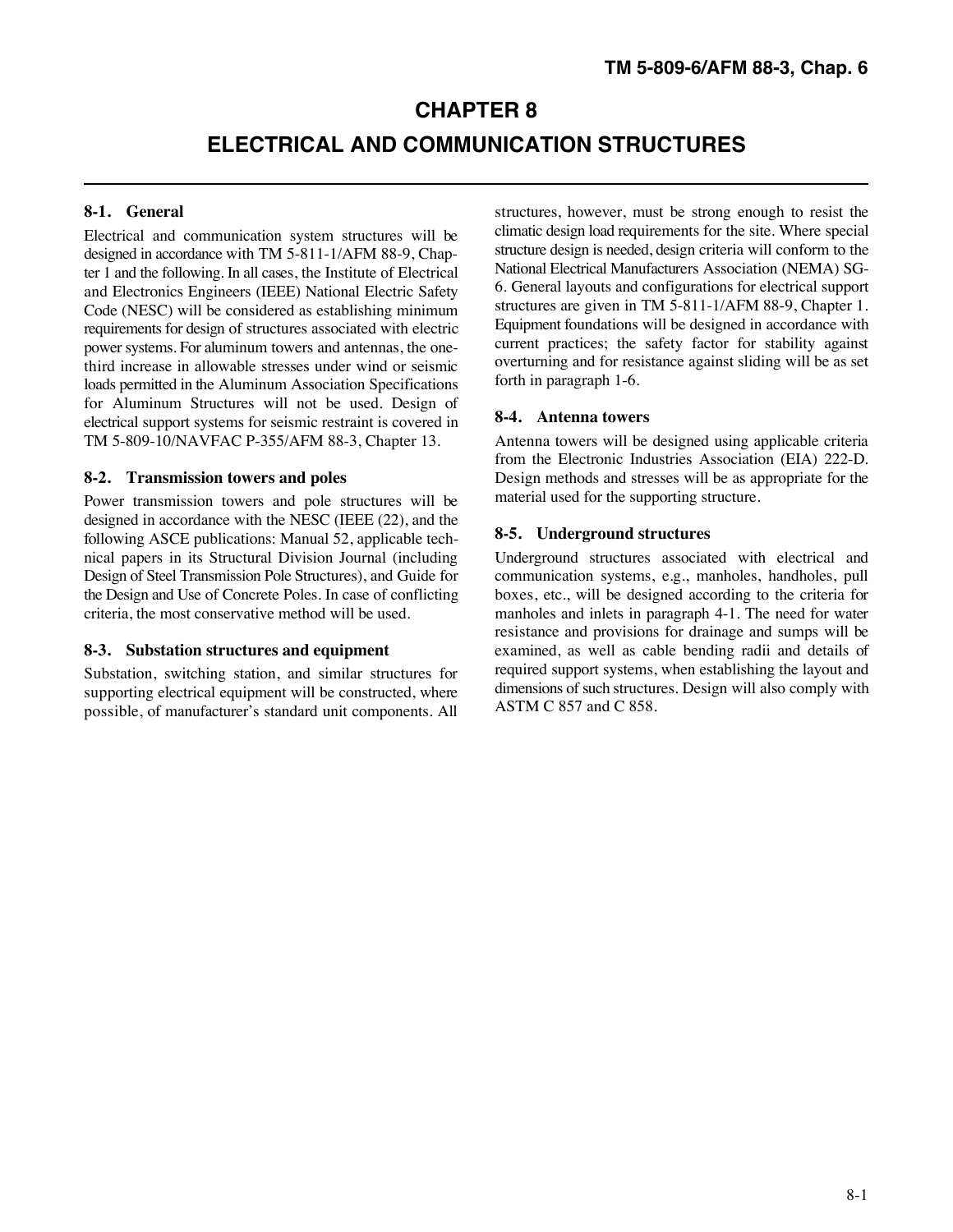## **CHAPTER 9 SPECIALTY STRUCTURES**

This chapter deals primarily with those types of specialty structures which have potential application in military construction. Basic guidance regarding design of other types of specialty structures which may have only limited applicability to military projects is also provided.

#### **9-2. Blast-resistant construction**

Design of structures to resist the effects of accidental explosions will be in accordance with TM 5-1300/NAVFAC P-397/AFM 88-22. The reference is mandatory for explosive safety design. Design of structures to resist the effects of conventional weapons will be in accordance with TM 5-855- 1, and design of facilities to resist the effects of nuclear weapons will be in accordance with TM 5-858-1, TM 5- 858-2, TM 5-858-3, TM 5-858-4, TM 5-858-5 and TM 5- 858-8. The design of blast-resistant structures must consider the transient loadings and dynamic response of the structure that results from the specified design event. Blast-resistant design is often required in conjunction with the construction of weapons system facilities, both developmental and operational, as well as for structures designed to resist the effects of intentional attack.

#### **9-3. Corrosion-resistant structures**

Specialty structures are often required for use in extremely corrosive areas such as in chemical processing plants, plating rooms, demineralizing and water polishing areas, and severe salt water environments. To attain the necessary corrosion resistance, structures in such areas are frequently fabricated from nonmetallic materials including fiberglass reinforced plastic, etc. When used, manufacturer's literature regarding the selected nonmetallic material will be carefully reviewed and closely followed during design of the structure. For additional discussions regarding corrosion-resistant

**9-1. General** structures and construction refer to TM 5-809-2/AFM 88-3, Chapter 2; MIL-HDBK-1025/6; and NAVFAC DM-11.1.

### **9-4. Other structures**

Other types of specialty structures include plate and shell structures, major arenas and stadiums, orbital space structures, test stands, launch structures, carbon fiber composite structures, etc. Design of structures of these types is highly specialized and is beyond the scope of this manual. If confronted with the need for structures such as these, the agency providing the design will obtain relevant references and identify the appropriate specialty consultants to assist in the design.

#### **9-5. Load-tested designs**

In lieu of the design approach discussed above and when consistent with budget and schedule, load-tested designs may be considered. This approach can be applicable to certain composite type structures or components such as those involving adhesive bonded elements, cellular foam, and newly developed materials. Toward that end, approved research laboratories will perform load tests and submit a full report including all test data for review. Minimum safety factors will be 2.5 with respect to ultimate strength or 1.65 with respect to yield strength of the material or system. Information describing any new load-tested materials or systems determined necessary, advantageous, and economical will be submitted for approval to appropriate headquarters.

#### **9-6. Miscellaneous structures**

Miscellaneous structures are those not listed elsewhere in this manual or not covered by a specific code or specification. Designs for these structures will be in accordance with related design codes, sound engineering practice and judgement, and relevant criteria based on the materials involved and the predicted loading.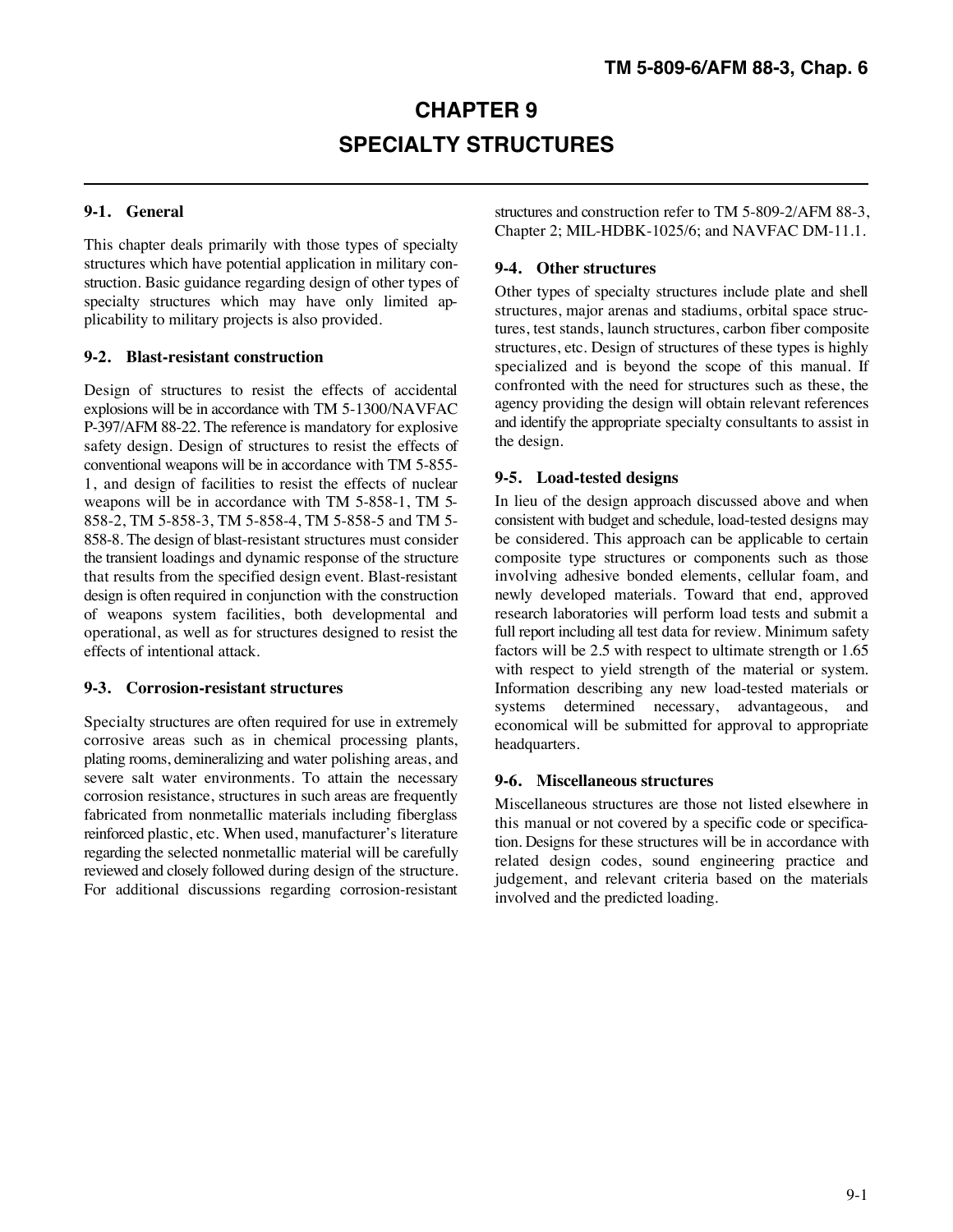## **APPENDIX A REFERENCES**

### **Government Publications**

*Department of Defense*

| MIL-HDBK-1002/2 Loads. |                                                                            |
|------------------------|----------------------------------------------------------------------------|
| $MIL-HDBK-1002/3$      | Structural Engineering Steel Structures.                                   |
| MIL-HDBK-100216        | Aluminum Structures, Composite Structures, Structural Plastics, and Fiber- |
|                        | Reinforced Composites.                                                     |
| MIL-HDBK-1008A         | Fire Protection for Facilities, Engineering, Design, and Construction.     |
| $MIL-HDBK-1025/1$      | Piers and Wharves.                                                         |
| $MIL-HDBK-1025/2$      | Dockside Utilities for Ship Service.                                       |
| $MIL-HDBK-1025/3$      | Cargo Handling Facilities.                                                 |
| $MIL-HDBK-1025/4$      | Seawalls, Bulkheads, and Quaywalls.                                        |
| $MIL-HDBK-1025/5$      | Ferry Terminals and Small Craft.                                           |
| MIL-HDBK-1025/6        | General Criteria for Waterfront Construction.                              |

*Departments of the Army, the Navy and the Air Force*

| TM 5-809-10/NAVFAC     | Seismic Design for Buildings.    |
|------------------------|----------------------------------|
| P-355/AFM 88-3, Ch. 13 |                                  |
| TM 5-1300/NAVFAC       | Structures to Resist the Effects |
| P-397/AFM 88-22        | of Accidental Explosions.        |

*Departments of the Army and the Air Force*

| TM 5-809-1/AFM 88-3, Ch. 1                                       | Structural Design Criteria-Loads.                                                     |
|------------------------------------------------------------------|---------------------------------------------------------------------------------------|
| TM 5-809-2/AFM 88-3, Ch. 2                                       | Structural Design for Buildings-Materials.                                            |
| TM 5-811-1/AFM 88-9, Ch. 1                                       | Electric Power Supply and Distribution.                                               |
| TM 5-813-1/AFM 88-10, Vol. 1                                     | Water Supply: Sources and General Considerations.                                     |
| TM 5-813-4/AFM 88-10, Vol. 4                                     | Water Supply: Water Storage.                                                          |
| TM 5-814-1/AFM 88-11, Vol. 1                                     | Sanitary and Industrial Waste-water Collection - Gravity Sewers and<br>Appurtenances. |
| TM 5-814-2/AFM 88-11, Vol. 2                                     | Sanitary and Industrial Waste-water Collection - Pumping Stations and Force<br>Mains. |
| TM 5-814-3/AFM 88-11, Vol. 3                                     | Domestic Wastewater Treatment.                                                        |
| $\mathbf{r}$ $\mathbf{r}$ $\mathbf{r}$ $\mathbf{r}$ $\mathbf{r}$ |                                                                                       |

*Department of the Navy*

| NAVFAC DM-7.1  | Soil Mechanics.                                                           |
|----------------|---------------------------------------------------------------------------|
| NAVFAC DM-7.2  | Foundations and Earth Structures.                                         |
| NAVFAC DM-73   | Soil Dynamics, Deep Stabilization, and Special Geotechnical Construction. |
| NAVFAC DM-22   | Petroleum Fuel Facilities, Underground Concrete Storage Tanks.            |
| NAVFAC DM-26.1 | Harbors.                                                                  |
| NAVFAC DM-26.2 | Coastal Protection.                                                       |
| NAVFAC DM-26.3 | Coastal Sedimentation and Dredging.                                       |
| NAVFAC DM-26.4 | Fixed Moorings.                                                           |
| NAVFAC DM-26.5 | Fleet Moorings.                                                           |
| NAVFAC DM-26.6 | Mooring Design Physical and Empirical Data.                               |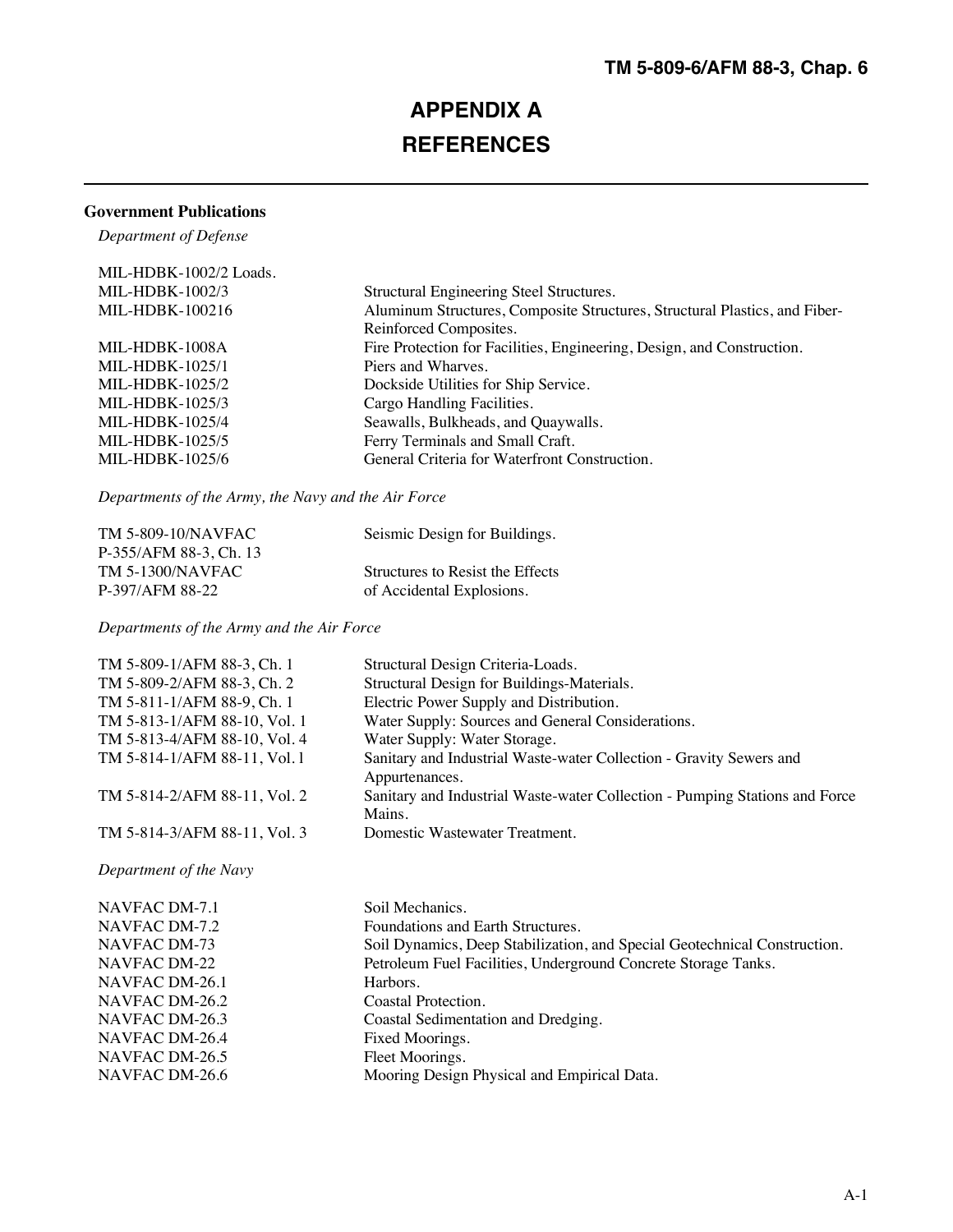*Department of the Army*

| TM 5-312<br>TM 5-810-1 | Military Fixed Bridges.<br>Mechanical Design: Heating, Ventilating and Air Conditioning.                                                                                        |
|------------------------|---------------------------------------------------------------------------------------------------------------------------------------------------------------------------------|
| $TM$ 5-855-1           | Fundamentals of Protective Design for Conventional Weapons                                                                                                                      |
| TM 5-858-1             | Designing Facilities to Resist Nuclear Weapon Effects - Facilities System<br>Engineering.                                                                                       |
| TM 5-858-2             | Designing Facilities to Resist Nuclear Weapon Effects - Weapon Effects.                                                                                                         |
| TM 5-858-3             | Designing Facilities to Resist Nuclear Weapon Effects - Structures TM 5-858-<br>4 Designing Facilities to Resist Nuclear Weapon Effects - Shock<br>Isolation Systems.           |
| TM 5-858-5             | Designing Facilities to Resist Nuclear Weapon Effects - Air<br>Entrainment, Fasteners, Penetration<br>Protection, Hydraulic-Surge Protective Device, EMP Protective<br>Devices. |
| TM 5-858-8             | Designing Facilities to Resist Nuclear Weapon Effects - Illustrative Examples.                                                                                                  |
| TM 5-811-6             | Electric Power Plant Design.                                                                                                                                                    |
| FM 5-36                | Route Reconnaissance and Classification.                                                                                                                                        |

*Corps of Engineers, Coastal Engineering Research Center, (CERC),* Kingman Building, Fort Belvoir, VA 22060 Shore Protection Manual, Volumes I, II, and m.

### **Nongovernment Publications**

*Aluminum Association,* 900 19th Street, NW, Suite 300, Washington, DC 20006

| SAS 30-86 | Specifications for Aluminum Structures |
|-----------|----------------------------------------|
|-----------|----------------------------------------|

*American Association of State Highway and Transportation Officials (AASHTO),* 444 North Capitol Street, NW, Suite 225, Washington, DC 20001

| HB-13-83                  | Standard Specifications for Highway Bridges,                                                         |
|---------------------------|------------------------------------------------------------------------------------------------------|
|                           | American Concrete Institute (ACI), P.O. Box 19150, Redford Station, Detroit, MI 48219-0150           |
| 307-88                    | Concrete - Design and Construction of Cast-in-Place                                                  |
|                           | Reinforced Concrete Chimneys.                                                                        |
| 313-77 (Revised 1983)     | Recommended Practice for Design and Construction of Concrete                                         |
|                           | Bins, Silos, and Bunkers for Storing Granular Materials.                                             |
| 318-89                    | Building Code Requirements for Reinforced Concrete.                                                  |
| 343R-88                   | Analysis and Design of Reinforced Concrete Bridge Structures.                                        |
| 344R-70 (Reapproved 1981) | Design and Construction of Circular Prestressed Concrete Structures.                                 |
| 344R-T                    | Design and Construction of Circular Prestressed Concrete Structures<br>with Circumferential Tendons. |
| 344R-W                    | Design and Construction of Circular Wire and Strand Wrapped<br>Prestressed Concrete Structures.      |
| 346-81                    | Standard Specification for Cast-in-Place Nonreinforced Concrete Pipe.                                |
| 346R-81                   | Recommendations for Cast-in-Place Nonreinforced Concrete Pipe.                                       |
| 350R-89                   | Environmental Engineering Concrete Structures.                                                       |
| 357R-84                   | Guide for the Design and Construction of Fixed Offshore Concrete<br>Structures.                      |
| 357.1R-85                 | State-of-the-Art Report on Offshore Concrete Structures for the Arctic.                              |
| 357.2R-88                 | State-of-the-Art Report on Bargelike Concrete Structures.                                            |
| 544.1R-82 (Revised 1986)  | State-of-the-Art Report on Fiber Reinforced Concrete.                                                |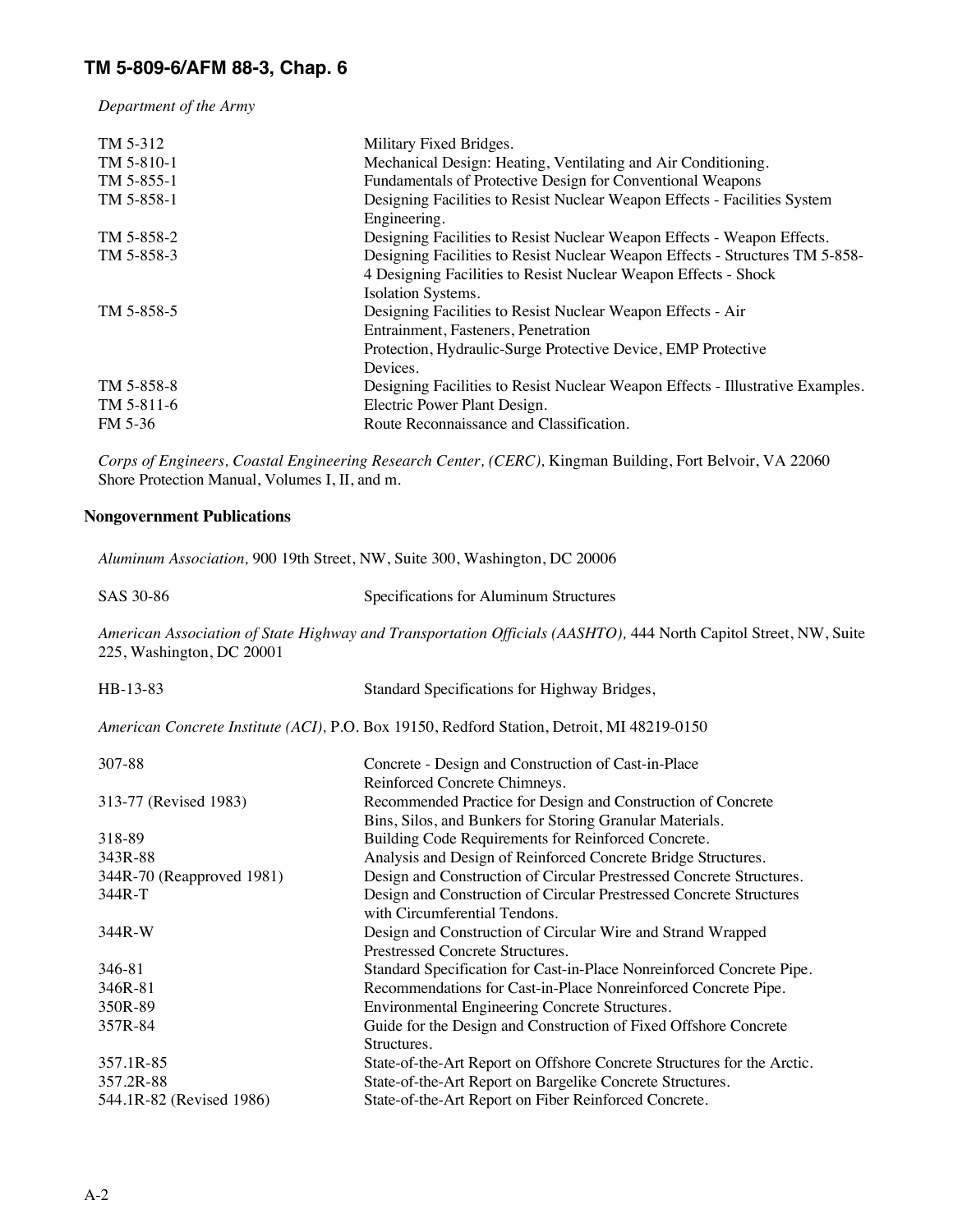| 544.2R-78 (Revised 1983) | Measurement of Properties of Fiber Reinforced Concrete.          |
|--------------------------|------------------------------------------------------------------|
| 544.3R-84                | Guide for Specifying, Mixing, Placing, and Finishing Steel Fiber |
|                          | Reinforced Concrete.                                             |
| 544.4R-88                | Design Considerations for Steel Fiber Reinforced Concrete.       |
| SP-81                    | Fiber Reinforced Concrete-International Symposium.               |
| SP-105                   | Fiber Reinforced Concrete Properties and Applications.           |
|                          |                                                                  |

*American Institute of Steel Construction (AISC),* 400 North Michigan Avenue, Chicago, IL 60611-4185

Highway Structures Design Handbook, Volumes I and II, (1986). Specification for Structural Steel Buildings Allowable Stress Design and Plastic Design including Commentary (1989).

*American Institute of Timber Construction (AITC),* 11818 SE Mill Plain Boulevard, Suite 415, Vancouver, WA 98684

Timber Design Handbook (1974 and Errata).

*American Iron and Steel Institute (AISI),* 1000 16th Street, NW, Washington, DC 20036

| $SG-861-83$       | Handbook of Steel Drainage & Highway Construction Products, |
|-------------------|-------------------------------------------------------------|
| PS 268-685-5M-SL  | Design of Plate Structures,                                 |
| PS 291-582-10M-NB | Steel Tanks for Liquid Storage,.                            |

*American National Standards Institute (ANSI),* 1430 Broadway, New York, NY 10018

A58.1-1982 Minimum Design Loads for Buildings and Other Structures.

*American Petroleum Institute (API),* 1220 L Street, NW, Washington, DC 20005

| RP 2A-87   | Recommended Practice for Planning, Designing and Constructing<br>Fixed Offshore Platforms. |
|------------|--------------------------------------------------------------------------------------------|
| 620-82     | Design and Construction of Large, Welded, Low-Pressure Storage                             |
|            | Tanks.                                                                                     |
| 650-88     | Welded Steel Tanks for Oil Storage.                                                        |
| RP 1102-81 | Liquid Petroleum Pipelines Crossing Railroads and Highways.                                |
| 1104-88    | Welding of Pipelines and Related Facilities.                                               |
| RP 1110-81 | Pressure Testing of Liquid Petroleum Pipelines.                                            |
| 1615-79    | Installation of Underground Petroleum Storage Systems.                                     |
| 1632-83    | Cathodic Protection of Underground Petroleum Storage Tanks                                 |
|            | and Piping Systems.                                                                        |
| 2000-82    | Venting Atmospheric and Low-Pressure Storage Tanks                                         |
|            | (Nonrefrigerated and Refrigerated).                                                        |

*American Railway Engineering Association (AREA), 50* F Street, NW, Suite 7702, Washington, DC 20001

Manual for Railway Engineering (Fixed Properties), Volumes I and II, (1988-89).

*American Society of Civil Engineers (ASCE),* 345 East 47th Street, New York, NY 10017

| Design and Construction of Steel Chimney Liners.                 |                                                             |
|------------------------------------------------------------------|-------------------------------------------------------------|
| Design of Steel Transmission Pole Structures, (ST12 - Dec 1974). |                                                             |
| Guide for the Design and Use of Concrete Poles.                  |                                                             |
| Water Treatment Plant Design.                                    |                                                             |
| 52-71                                                            | Design of Steel Transmission Towers.                        |
| 368-83                                                           | Seismic Response of Buried Pipes and Structural Components. |
| 402-84                                                           | Tunnel Lining Design.                                       |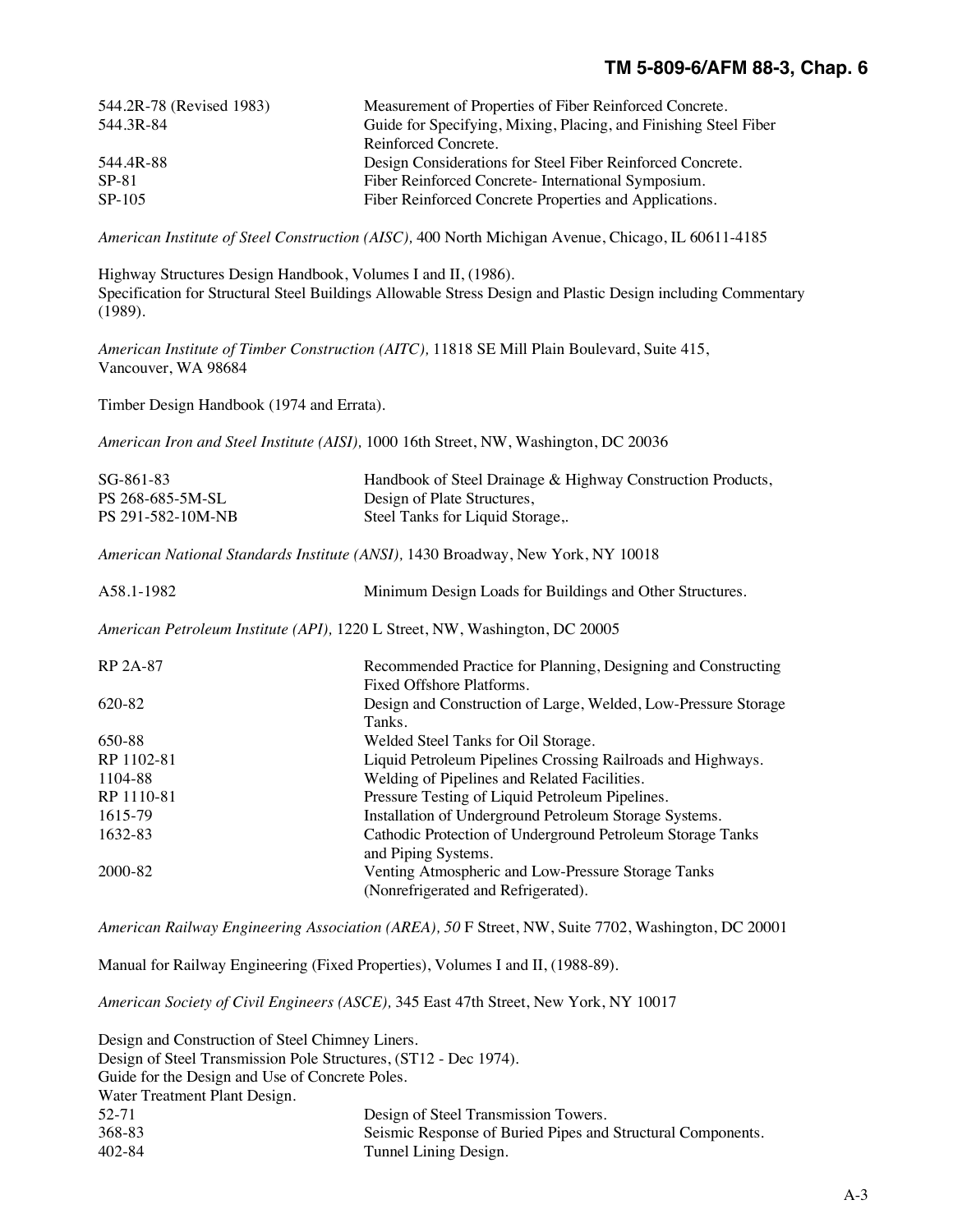| 418-84           | Pipeline Materials and Design.                                                                                 |
|------------------|----------------------------------------------------------------------------------------------------------------|
| 428-84           | Seismic Design of Oil and Gas Pipeline Systems.                                                                |
|                  | American Society of Mechanical Engineers (ASME), 345 East 47th Street, New York, NY 10017                      |
| B31.8-86         | Gas Transmission and Distribution Piping Systems.                                                              |
| STS-1-1986       | Steel Stacks.                                                                                                  |
|                  | American Society for Testing and Materials (ASTM), 1916 Race Street, Philadelphia, PA 19103                    |
| A 36/A 36M-88c   | Structural Steel.                                                                                              |
| A 53-89          | Pipe, Steel, Black and Hot-Dipped, Zinc-Coated Welded and Seamless.                                            |
| A 242/A 242M-88  | High-Strength Low-Alloy Structural Steel.                                                                      |
| A 500-89         | Cold-Formed Welded and Seamless Carbon Steel Structural Tubing<br>in Rounds and Shapes.                        |
| A 572/A 572M-8&  | High-Strength Low-Alloy Columbium-Vanadium Steels of Structural<br>Quality.                                    |
| A 588/A 588M-88a | High-Strength Low-Alloy Structural Steel with 50 ksi [345 MPa]<br>Minimum Yield Point to 4 in. [100 mm] Thick. |
| A 666-88         | Austenitic Stainless Steel, Sheet, Strip, Plate, and Flat Bar for<br>Structural Applications.                  |
| A 690/A 690M-88  | High-Strength Low-Alloy Steel H-Piles and Sheet Piling for Use<br>in Marine Environments.                      |
| B 745/B 745M-89  | Corrugated Aluminum Pipe for Sewers and Drains.                                                                |
| $C$ 76-89        | Reinforced Concrete Culvert, Storm Drain, and Sewer Pipe.                                                      |
| C 478-90         | Precast Reinforced Concrete Manhole Sections.                                                                  |
| C 789-88         | Precast Reinforced Concrete Box Sections for Culverts, Storm<br>Drains, and Sewers.                            |
| C 850-88         | Precast Reinforced Concrete Box Sections for Culverts, Storm                                                   |
|                  | Drains, and Sewers with Less Than 2 ft. of Cover Subjected to                                                  |
|                  | Highway Loadings.                                                                                              |
| C 857-87         | Minimum Structural Design Loading for Undergroud Precast                                                       |
|                  | Concrete Utility Structures.                                                                                   |
| C 858-83         | Underground Concrete Utility Structures.                                                                       |
|                  | American Water Works Association (AWWA), 6666 West Quincy Avenue, Denver, CO 80235                             |
| D100-84          | Welded Steel Tanks for Water Storage.                                                                          |
| D103-87          | Factory Coated Bolted Steel Tanks for Water Storage.                                                           |
| D110-86          | Wire-Wound Circular Prestressed-Concrete Water Tanks.                                                          |
|                  |                                                                                                                |

D120-84 Thermosetting Fiberglass-Reinforced Plastic Tanks. M9-79 Concrete Pressure Pipe.<br>M11-85 Steel Pipe-a Guide for D Steel Pipe-a Guide for Design and Installation.

*Conveyor Equipment Manufacturers Association (CEMA),* 932 Hungerford Drive, Suite 36, Rockville, MD 20850

Belt Conveyors for Bulk Materials.

|                                             | <i>Electronic Industries Association (EIA), 2001 Eye Street, NW, Washington, DC 20006</i> |
|---------------------------------------------|-------------------------------------------------------------------------------------------|
| $222-D-86$                                  | Structural Standards for Steel Antenna Towers and Antenna<br>Supporting Structures.       |
| $\mathbf{v}$ . The contract of $\mathbf{v}$ | $\mathbf{v}$                                                                              |

*Institute of Electrical and Electronics Engineers (IEEE),* 345 East 47th Street, New York, NY, 10017

| $C2-87$ |  | National Electrical Safety Code and Interpretations. |
|---------|--|------------------------------------------------------|
|---------|--|------------------------------------------------------|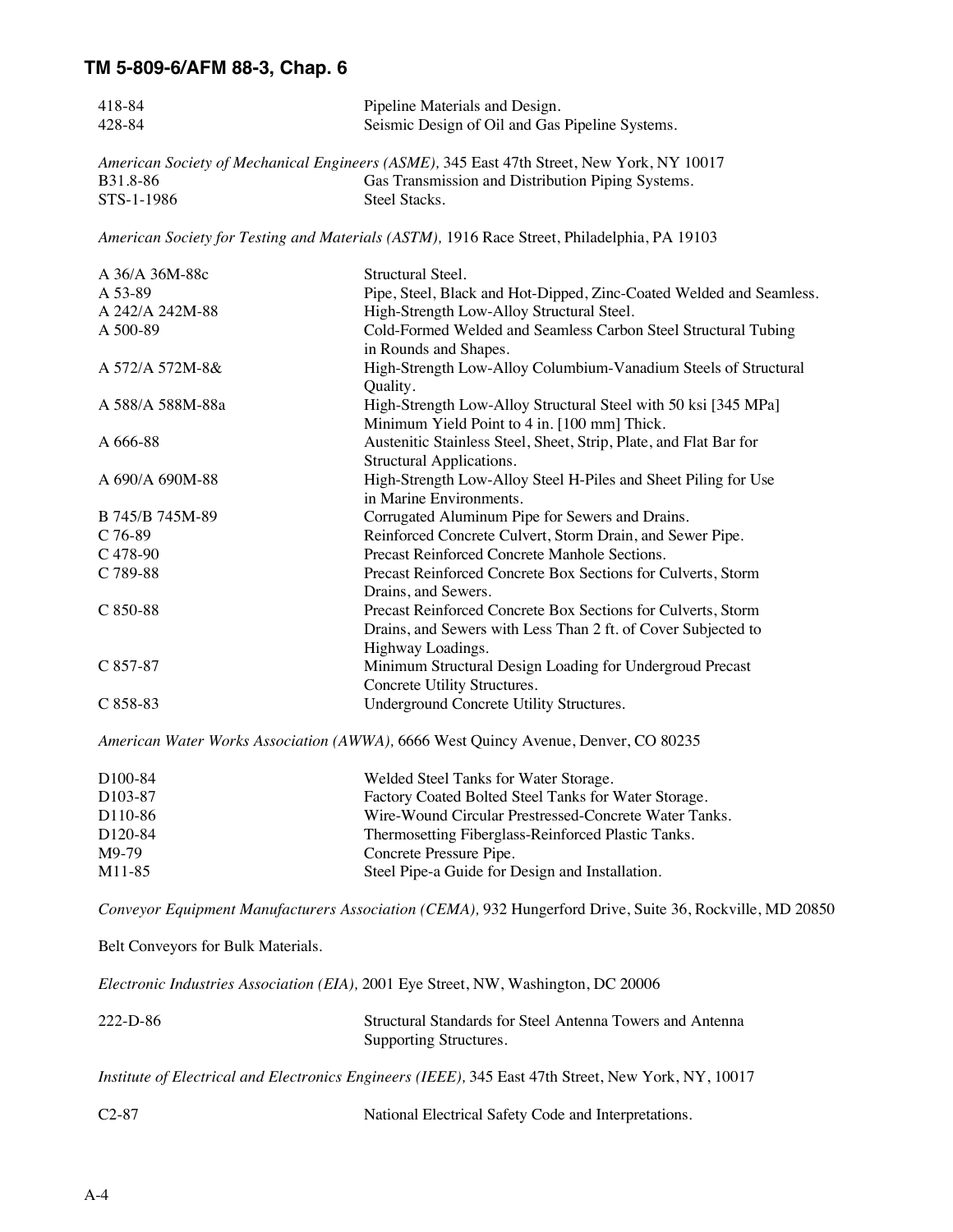*National Electrical Manufacturers Association (NEMA),* 2101 L Street, NW, Washington, DC 20037

| $SG-6-79$                                                                                                 | Power Switching Equipment.                                                                                               |  |
|-----------------------------------------------------------------------------------------------------------|--------------------------------------------------------------------------------------------------------------------------|--|
| National Fire Protection Association (NFPA), Publications Department, Batterymarch Park, Quincy, MA 02269 |                                                                                                                          |  |
| 211-88                                                                                                    | Standard for Chimneys, Fireplaces, Vents and Solid Fuel Burning<br>Appliances.                                           |  |
| <i>National Forest Products Association, 1250 Connecticut Avenue, NW, Suite 200, Washington, DC 20036</i> |                                                                                                                          |  |
| National Design Specification for Wood Construction (1986 and Supplement).                                |                                                                                                                          |  |
| Portland Cement Association (PCA), 5420 Old Orchard Road, Skokie, IL 60077-1083                           |                                                                                                                          |  |
| EB001T<br>IS003.02D<br>IS072.01D                                                                          | Design and Control of Concrete Mixtures.<br>Rectangular Concrete Tanks.<br>Circular Concrete Tanks without Prestressing. |  |
| Precast/Prestressed Concrete Institute (PCI), 175 West Jackson Boulevard, Chicago, IL 60604               |                                                                                                                          |  |
| $JR-3M$                                                                                                   | Recommended Practice for Precast Prestressed Concrete Circular                                                           |  |

| .                |                                                                  |
|------------------|------------------------------------------------------------------|
|                  | Storage Tanks.                                                   |
| $MNI - 120 - 85$ | Design Handbook-Precast and Prestressed Concrete.                |
| $MNI - 126-85$   | Manual for the Design of Hollow Core Slabs.                      |
| MNL-128-87       | Recommended Practice for Glass Fiber Reinforced Concrete Panels. |
|                  |                                                                  |

*Sheet Metal and Air Conditioning Contractors\* National Association (SMACNA),* P.O. Box 70, Merrifield VA 22116

Accepted Industry Practice for Industrial Duct Construction. Guide for Steel Stack Design and Construction. Rectangular Industrial Duct Construction Standards. Round Industrial Duct Construction Standards.

*Steel Tank Institute (STI),* 728 Anthony Trail, P.O.Box 4020, Northbrook, IL 60065

Dual Wall Underground Steel Storage Tanks. sti-P3 Specification and Manual for External Corrosion Protection of Underground Steel Storage Tanks. Recommended Practice for Optional Interior Corrosion Control System for Steel Tanks. Guideline for Underground Piping for Fuel Storage Tanks.

*Water Pollution Control Federation (WPCF),* 2626 Pennsylvania Avenue, NW, Washington, DC 20035

| MOP8CTG-77 | Wastewater Treatment Plant Design.                          |
|------------|-------------------------------------------------------------|
| MOP9CTG-69 | Design and Construction of Sanitary and Storm Sewers (Joint |
|            | publication with ASCE).                                     |

### **Textbooks and Handbooks**

Suresh C. Arya, Michael W. O'Neill, and George Pincus, Design of Structures and Foundations for Vibrating Machines, *Gulf Publishing Company,* Houston, TX, 1979.

Omer W. Blodgett, Design of Welded Structures, *The lames F. Lincoln Arc Welding Foundation,*  Cleveland, OH, 1966.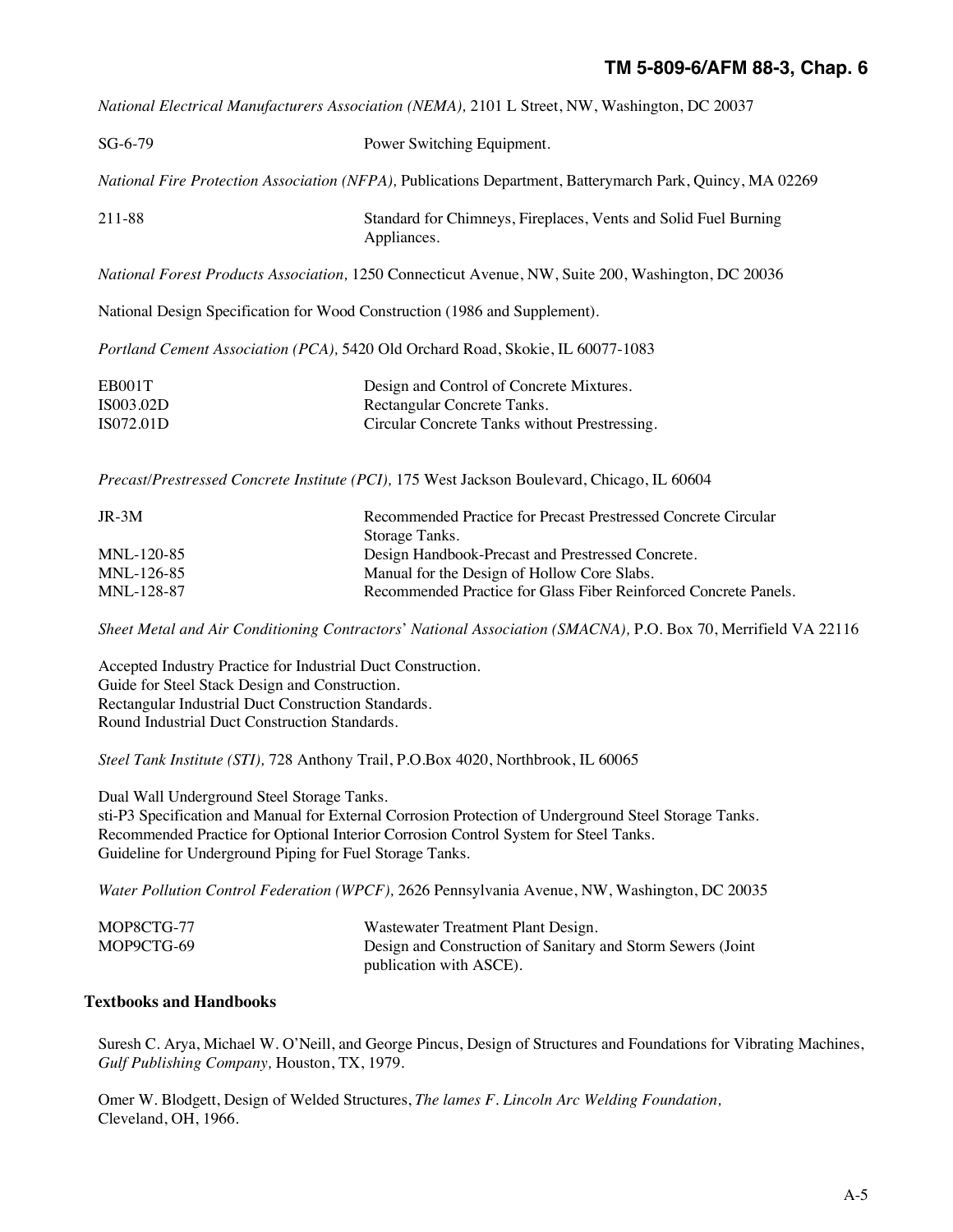Joseph E. Bowles, Foundation Analysis and Design, Second Edition, *McGraw-Hill Book Company,* New York, NY, 1977.

Braja M. Das, Principles of Foundation Engineering, *Wadsworth, Inc.,* Belmont, CA, 1984.

Mark Fintel, Handbook of Concrete Engineering, Second Edition, *Van Nostrand Reinhold Company,*  New York, NY, 1985.

Edwin H. Gaylord & Charles N. Gaylord, Structural Engineering Handbook, Second Edition, *McGraw-Hill Book Company,* New York, 1979.

G. A. Leonards, Foundation Engineering, *McGraw-Hill Book Company,* 1962.

M. Reimbert & A. Reimbert, Silos: Theory & Practice, (Bulk Materials Handling Ser: Vol. 1, No. 3), *Trans Tech,* Germany, 1976.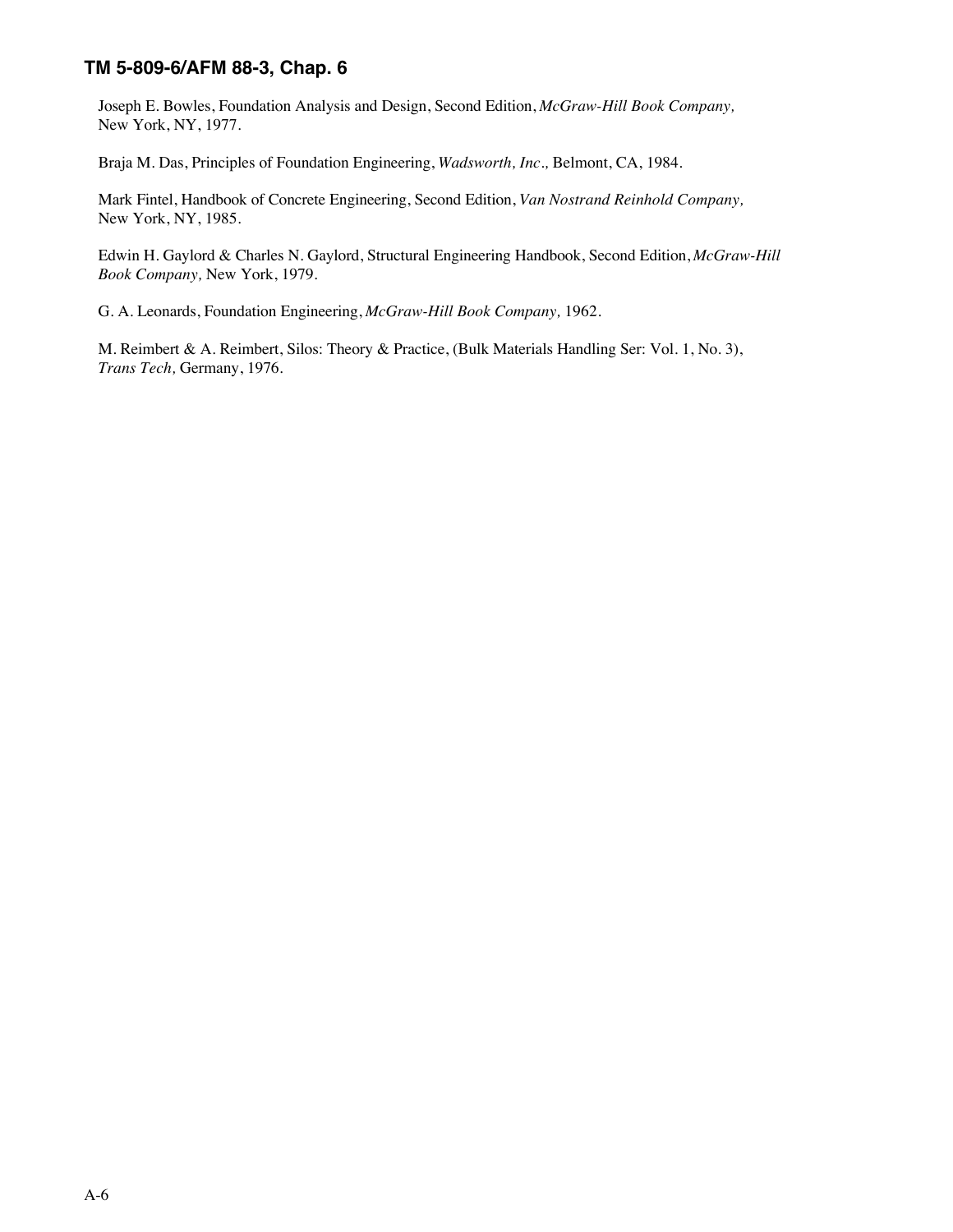**The proponent agency of this publication is the Office of the Chief of Engineers, United States Army. Uses are invited to send comments and suggested improvements on DA Form 2028 (Recommended Changes to Publications and Blank Forms) to HQUSACE, (CEMP-ET), WASH DC 20314-1000.**

By Order of the Secretaries of the Army and the Air Force:

Official: *Chief of Staff*

Mitter 21. dameter

MILTON H. HAMILTON *Administrative Assistant to the Secretary of the Army*

MERRILL A. McPEAK, General, USAF Official: Chief of Staff

GORDON R. SULLIVAN *General, United States Army*

EDWARD A. PARDINI, Colonel, USAF Director of Information Management

Distribution:

*Army:* To be distributed in accordance with DA Form 12-34-E, requirements for nonequipment technical manuals.

*Air Force:* F

**☆U.S. GOVERNMENT PRINTING OFFICE : 1992 0 - 311-831 (44139)**